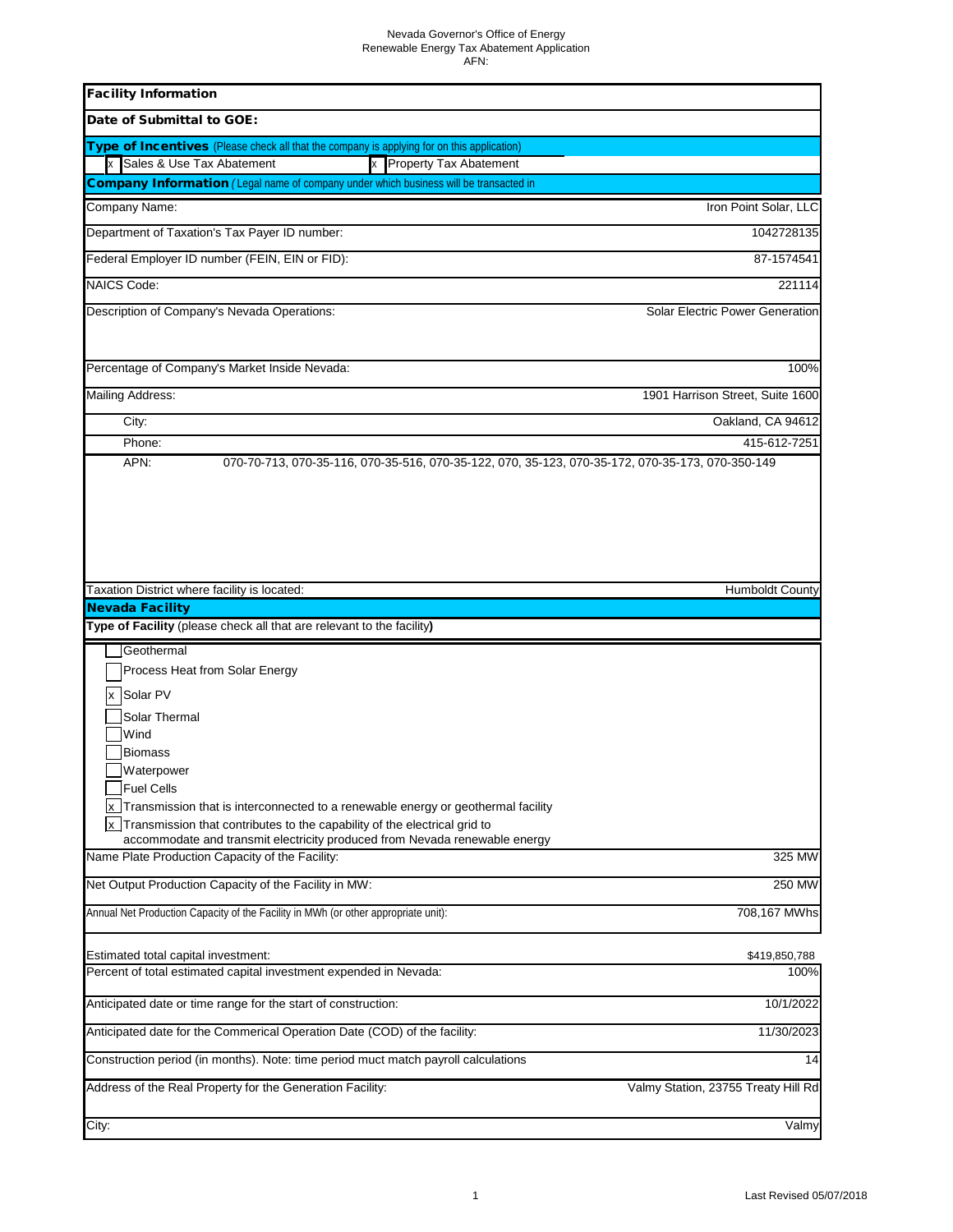Size of the total Facility Land (acre):

| Are you required to file any paper work with the PUC and/or FERC?                              |                                            | PUC, YES  |
|------------------------------------------------------------------------------------------------|--------------------------------------------|-----------|
| If yes, Purpose of the Filing with PUC: Utiliy<br><b>Environmental Protection Act ("UEPA")</b> | Filing Date OR Anticipated filing<br>Date: | 1/15/2022 |
| If yes, Purpose of the Filing with FERC: Not/Applicable                                        | Filing Date OR Anticipated filing<br>Date: | N/A       |

|                | List All the county(s), Cities, and Towns where the facility will be |  |  |  |  |
|----------------|----------------------------------------------------------------------|--|--|--|--|
|                | <b>Humboldt County</b>                                               |  |  |  |  |
| $\overline{2}$ |                                                                      |  |  |  |  |
| 3              |                                                                      |  |  |  |  |
| 4              |                                                                      |  |  |  |  |
| 5              |                                                                      |  |  |  |  |
| $\mathbf b$    |                                                                      |  |  |  |  |
| $\mathbf{z}$   |                                                                      |  |  |  |  |
| 8              |                                                                      |  |  |  |  |
| Q              |                                                                      |  |  |  |  |

|   | <b>CHECKLIST - PLEASE ATTACH:</b>                                                                                                                                                                                                                                     |                                                                                                                                    |
|---|-----------------------------------------------------------------------------------------------------------------------------------------------------------------------------------------------------------------------------------------------------------------------|------------------------------------------------------------------------------------------------------------------------------------|
|   | Description of the Technology and Complete Facility including generation,<br>transmission or distribution, the physical point at which the ownership of energy is<br>transferred and nature of the connection to the transmission grid                                | See attached Project Information Package                                                                                           |
|   | Complete and legal description of the location of the proposed facility, including a<br>regional facility map that identifies the location, county boundaries and state<br>boundaries of the proposed facility or a reference to any such map of appropriate<br>scale | See attached ALTA/NSPB Land Title Survey                                                                                           |
|   | Description of any natural or nonrenewable resources that will be affected by or<br>required to be used in the construction or operation of the proposed facility, including<br>statement of any areas of mitigation, controversy, issue or concern                   | See attached Project Information Package                                                                                           |
| 4 | Summary of the PUC and FERC Dockets if any PUC and FERC filing have started                                                                                                                                                                                           | PUC Approval, December 2021                                                                                                        |
| 5 | Copy of the Business Plan for the Nevada Facility                                                                                                                                                                                                                     | See attached Project Information Package                                                                                           |
| 6 | For Expansion Applications, Copy of the most recent assessment schedule and tax<br>bill from the County Assessor's Office or the Department of Taxation                                                                                                               | N/A                                                                                                                                |
| 7 | Website link to company profile                                                                                                                                                                                                                                       | N/A                                                                                                                                |
| 8 | Copy of the Current Nevada State Business License                                                                                                                                                                                                                     | <b>Attached: Business License</b>                                                                                                  |
| 9 | <b>Facility Information Form</b>                                                                                                                                                                                                                                      | Attached: Facility Information                                                                                                     |
|   | 10 Employment Information, construction, and permanent employee salary schedules                                                                                                                                                                                      | Attached: Employment Information,<br><b>Construction Employee, 2nd Quarter</b><br><b>Construction Employee, Permanent Employee</b> |
|   | 11 Supplemental Information Form                                                                                                                                                                                                                                      | Attached; Supplemental Information                                                                                                 |
|   | 12 Taxation Reporting Forms (Summary Sheet and Schedules 1 through 8)                                                                                                                                                                                                 | Attached: Summary, Schedules 1-8                                                                                                   |
|   | 13 Names and contact information for construction company, contractors, subcontractors                                                                                                                                                                                | Attached; Contractors and Subcontractors                                                                                           |
|   | 14 Letter from the utility or company describing the highlights of PPA, LOI, or MOU.                                                                                                                                                                                  | <b>Attached BTA</b>                                                                                                                |
|   | 15 Confidential Information Identification Form                                                                                                                                                                                                                       | Attached: Confidential Information                                                                                                 |

2500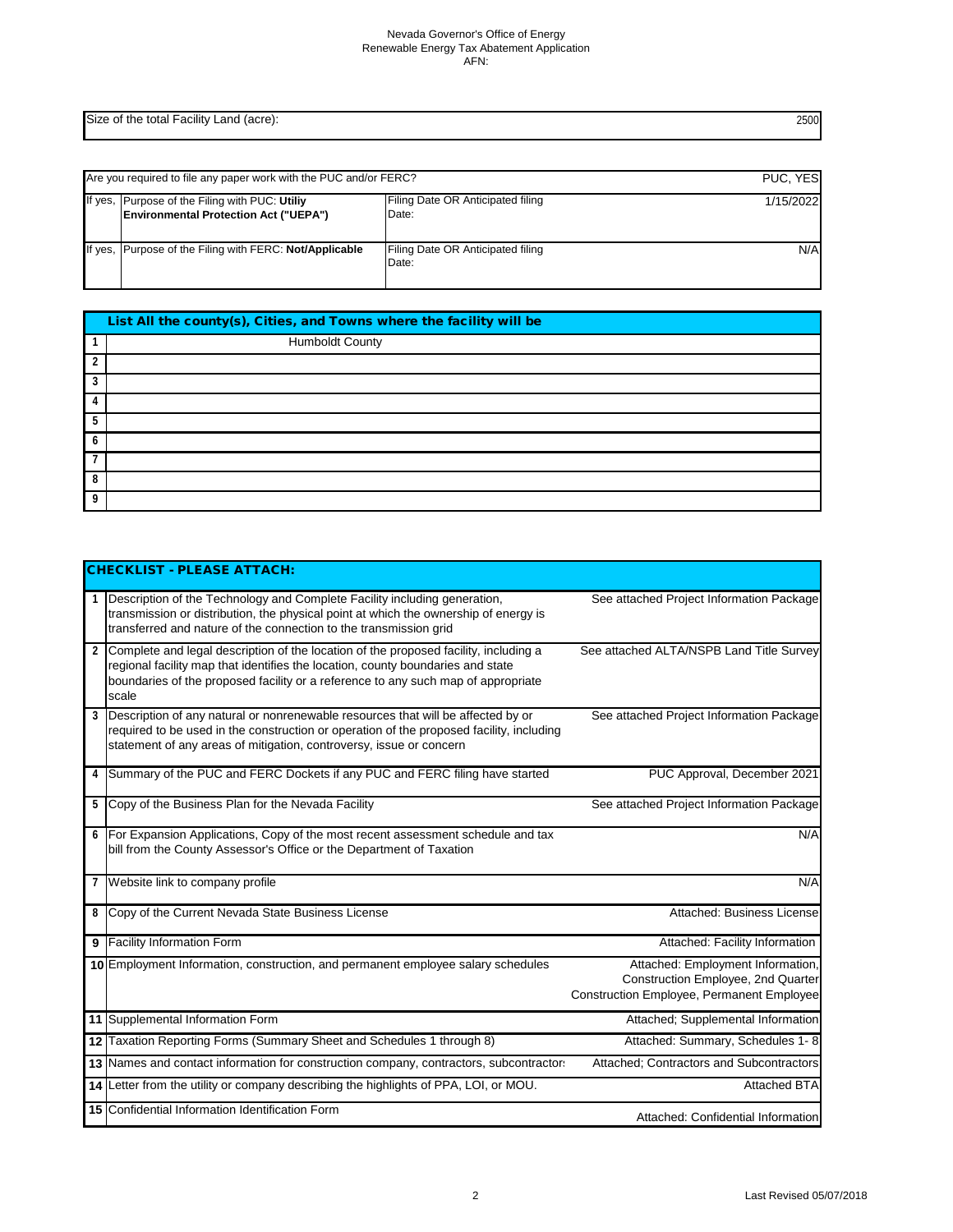Company Name: Iron Point Solar, LLC Division: N/A

## **List of Required Permits or Authorizations for the Proposed Facility**

| <b>Permit or</b><br><b>Authorization Title</b> | <b>Issuing Agency</b> | <b>Project Circumstance</b><br><b>Requiring Permit or</b><br>Authorization | <b>Steps to Obtain Permit</b> | <b>Application</b><br><b>Date</b> | <b>Approval Date</b><br>or Expected<br><b>Approval Date</b> |
|------------------------------------------------|-----------------------|----------------------------------------------------------------------------|-------------------------------|-----------------------------------|-------------------------------------------------------------|
|                                                |                       |                                                                            |                               |                                   |                                                             |
| I. Federal Permits or Authorizations           |                       |                                                                            |                               |                                   |                                                             |
| See attached: Permits                          |                       |                                                                            |                               |                                   |                                                             |
|                                                |                       |                                                                            |                               |                                   |                                                             |
|                                                |                       |                                                                            |                               |                                   |                                                             |
|                                                |                       |                                                                            |                               |                                   |                                                             |
|                                                |                       |                                                                            |                               |                                   |                                                             |
|                                                |                       |                                                                            |                               |                                   |                                                             |
|                                                |                       |                                                                            |                               |                                   |                                                             |
|                                                |                       |                                                                            |                               |                                   |                                                             |
| II. State of Nevada Permits or Authorizations  |                       |                                                                            |                               |                                   |                                                             |
|                                                |                       |                                                                            |                               |                                   |                                                             |
| See attached: Permits                          |                       |                                                                            |                               |                                   |                                                             |
|                                                |                       |                                                                            |                               |                                   |                                                             |
|                                                |                       |                                                                            |                               |                                   |                                                             |
|                                                |                       |                                                                            |                               |                                   |                                                             |
|                                                |                       |                                                                            |                               |                                   |                                                             |
|                                                |                       |                                                                            |                               |                                   |                                                             |
|                                                |                       |                                                                            |                               |                                   |                                                             |
| <b>III. County Permits or Authorizations</b>   |                       |                                                                            |                               |                                   |                                                             |
|                                                |                       |                                                                            |                               |                                   |                                                             |
| See attached: Permits                          |                       |                                                                            |                               |                                   |                                                             |
|                                                |                       |                                                                            |                               |                                   |                                                             |
|                                                |                       |                                                                            |                               |                                   |                                                             |
|                                                |                       |                                                                            |                               |                                   |                                                             |
| <b>IV. City Permits or Authorizations</b>      |                       |                                                                            |                               |                                   |                                                             |
| None Required                                  |                       |                                                                            |                               |                                   |                                                             |
|                                                |                       |                                                                            |                               |                                   |                                                             |
|                                                |                       |                                                                            |                               |                                   |                                                             |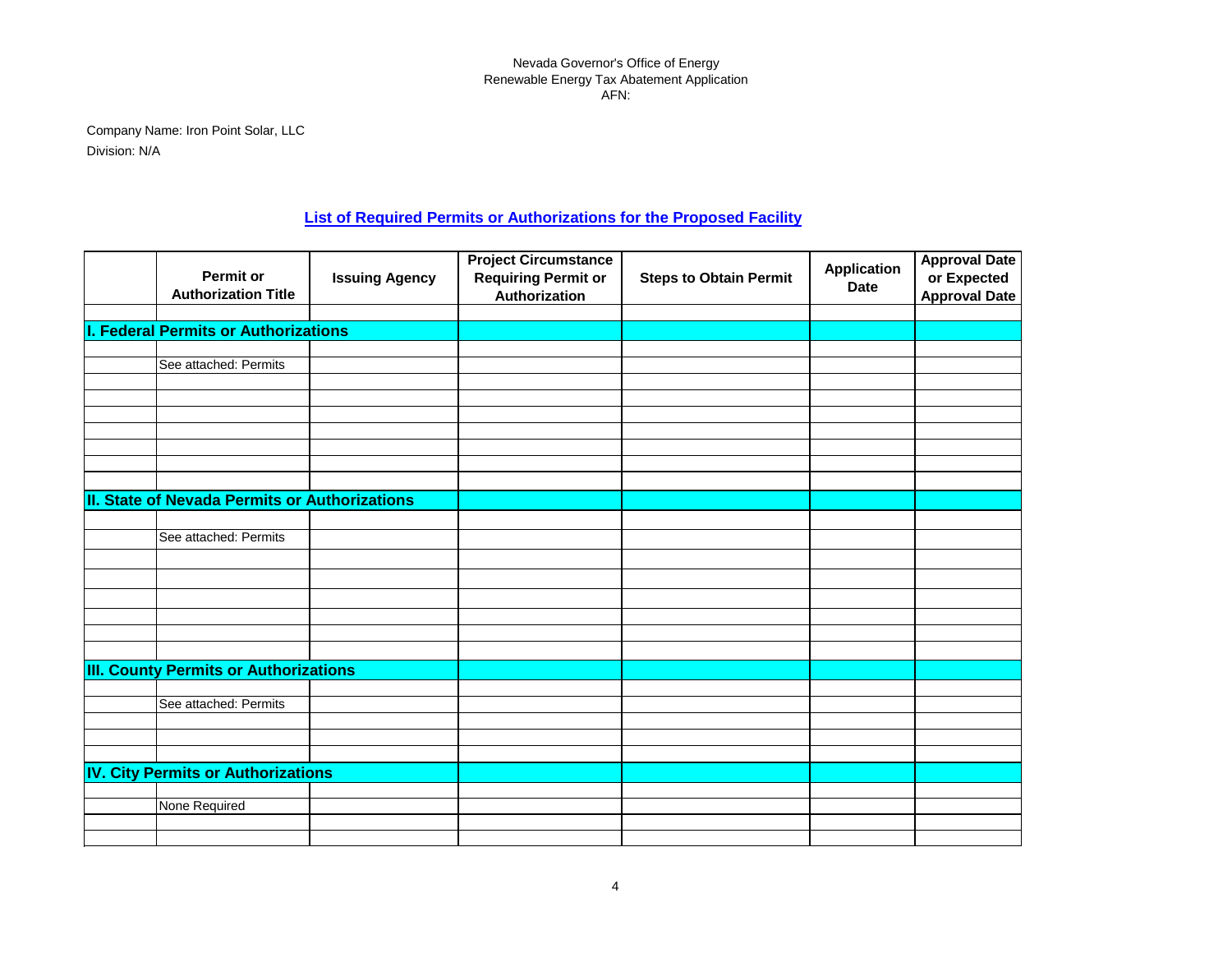#### State of Nevada Renewable Energy Tax Abatement Application AFN:

Company Name: Iron Point Solar, LLC Division: N/A

## **Vendor 1 Tax ID Contact Mailing Address E-Mail Vendor 2 Tax ID Contact Mailing Address E-Mail Vendor 3 Tax ID Contact Mailing Address E-Mail Vendor 4 Tax ID Contact Mailing Address E-Mail Vendor 5 Tax ID Contact Mailing Address E-Mail Vendor 6 Tax ID Contact Mailing Address E-Mail Vendor 7 Tax ID Contact Mailing Address**

**E-Mail**

**Contractors and Subcontractors List**

NOTE: Project contractors, subcontractors, and other entities including owner that will be purchasing goods and equipment for the construction of the Facility are entitled to claim or receive the sales and use tax abatement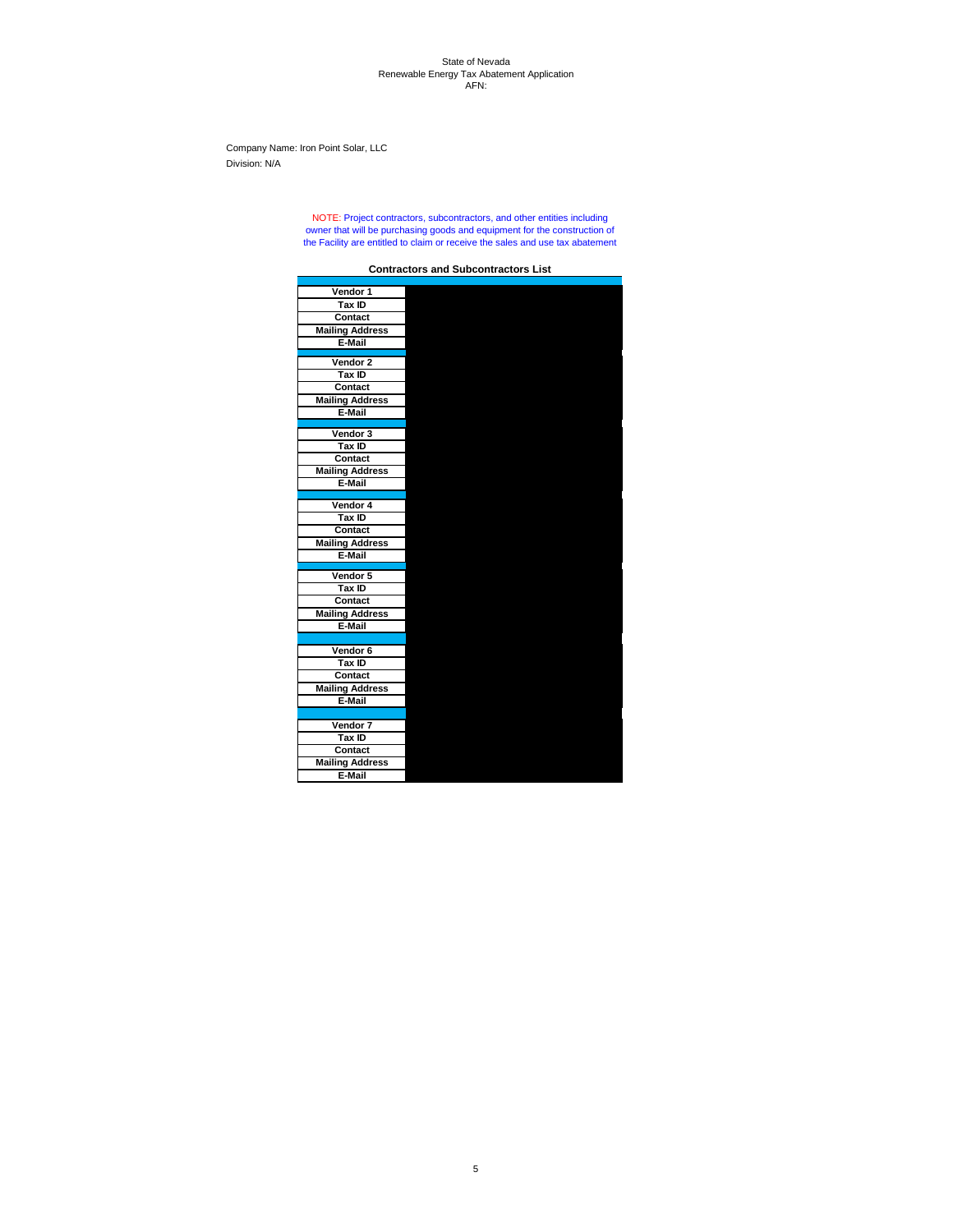**AFN:** 

Company Name: Iron Point Solar, LLC Division: N/A

#### Employment Information

\* For reporting purposes, the "second quarter of construction" is weeks 13 through 26 of a 52-week construction period. However, if the construction period is expected to last more or less than 52 weeks, justification may be provided to and considered by the Director of the Governor's Office of Energy as to why there should be an adjustment in the duration or timing of the "second quarter of construction".

Average hourly wage of current permanent employees, excluding managements and administrative employees

## Employment

## Employee Benefit Program for Construction Employees

### **New Operations or Expansion**

| <b>CONSTRUCTION EMPLOYEES</b>                                                                                                                   |     | <b>Full Time</b> |  | <b>Part Time</b> |
|-------------------------------------------------------------------------------------------------------------------------------------------------|-----|------------------|--|------------------|
| Number of anticipated construction employees who will be employed during the <b>entire construction phase</b> ?                                 |     | 314              |  | N/A              |
| Number of anticipated construction employees who will be employed during the entire construction phase that will be<br><b>Nevada Residents?</b> |     | 219              |  | N/A              |
| Average anticipated hourly wage of construction employees, excluding management and administrative employees:                                   | \$  | 48.32            |  | N/A              |
| Number of anticipated construction employees who will be employed during the <b>second-quarter of construction</b> <sup>*?</sup>                | 231 |                  |  | N/A              |
| Percentage of anticipated second-quarter* construction employees who will be Nevada Residents?                                                  | 69% |                  |  | N/A              |
| Number of anticipated second-quarter* construction employees who will be Nevada Residents?                                                      |     | 160              |  | N/A              |
| <b>PERMANENT EMPLOYEES</b>                                                                                                                      |     |                  |  |                  |
| Number of anticipated permanent employees who will be employed as of the end of its first fourth-quarter of new<br>operations or expansion?     |     | 3.5              |  | N/A              |
| Average anticipated hourly wage of permanent employees, excluding management and administrative employees:                                      | \$  | 53.96            |  | N/A              |
| Number of permanent employees who were employed prior to the expansion?                                                                         |     | N/A              |  | N/A              |

 $N/A$   $N/A$ 

All construction employees and their dependants are provided option for medical, dental, and vision health care coverage with options for flexible spending plans, PPO, and HMO. Health insurance benefits will comply with NRS 701A.

**Health insurance for construction employees and an option for dependents must be offered upon employment**

| Name of Insurer: TBD               |                                       |
|------------------------------------|---------------------------------------|
|                                    |                                       |
|                                    | Cost of Health Insurance for          |
| Cost of Total Benefit Package: TBD | Construction Employees:<br><b>TBD</b> |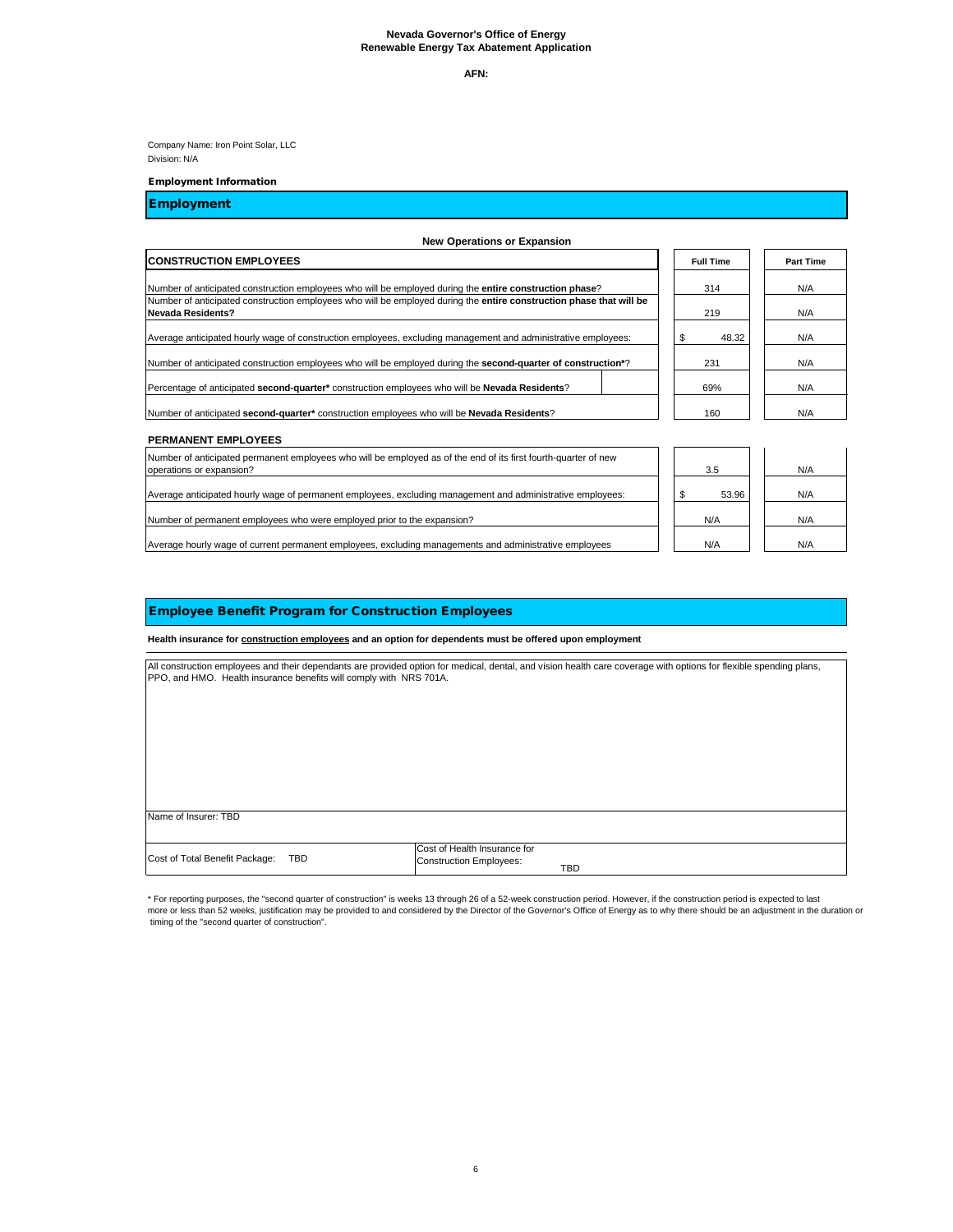#### **State of Nevada Renewable Energy Tax Abatement Application AFN:**

## **Construction Employee Schedule**

List all anticipated construction employees and associated wages for all persons who will be working on the construction of the facility during the **entire construction period**. *Please provide the formula utilized to arrive at the numbers below\**

## **FULL TIME EMPLOYEES**

|              |                  |                  |                  |                                     | $(c) = (a)+(b)$ $(e) = (c) x (d)$ | (f) = $\Sigma(e) / \Sigma(c)$ |
|--------------|------------------|------------------|------------------|-------------------------------------|-----------------------------------|-------------------------------|
|              |                  |                  |                  |                                     | <b>Total Hourly</b>               |                               |
|              |                  | # of Nevada      | # of Non-Nevada  | $\vert$ Total # of $\vert$ Wage per |                                   | <b>Average Hourly</b>         |
| $\mathbf{H}$ | <b>Job Title</b> | <b>Employees</b> | <b>Employees</b> |                                     | <b>Employees category (\$)</b>    | Wage(S)                       |

| $\cdot$ |                                     |                |    |           |             |               |
|---------|-------------------------------------|----------------|----|-----------|-------------|---------------|
|         | Site Superintendant                 | 5 <sub>l</sub> | 3  | 8         | \$457.52    | 35T 19        |
|         | 2 General Foreman                   | 17             | 8  | 25        | \$1,700.00  | <b>S68 00</b> |
| 3       | Foreman                             | 20             | 8  | 28        | \$1,870.12  | 566.79        |
| 4       | Journeyman                          | 69             | 28 | 97        | \$5,503.78  | <b>SSC 74</b> |
|         | 5 Apprentice / Construction Wireman | 108            | 48 | 156       | \$5,642.52  | 536 V         |
|         |                                     |                |    |           |             |               |
|         |                                     |                |    |           |             |               |
|         | <b>TOTAL</b>                        | 219            |    | 95<br>314 | \$15,173.94 | \$48.32       |
|         |                                     |                |    |           |             |               |

| ו וסי $\cdot$<br>a )NS<br>. ERHC<br>IΔI<br>'N | - 17 | 31,561,795.20 |
|-----------------------------------------------|------|---------------|
|                                               |      |               |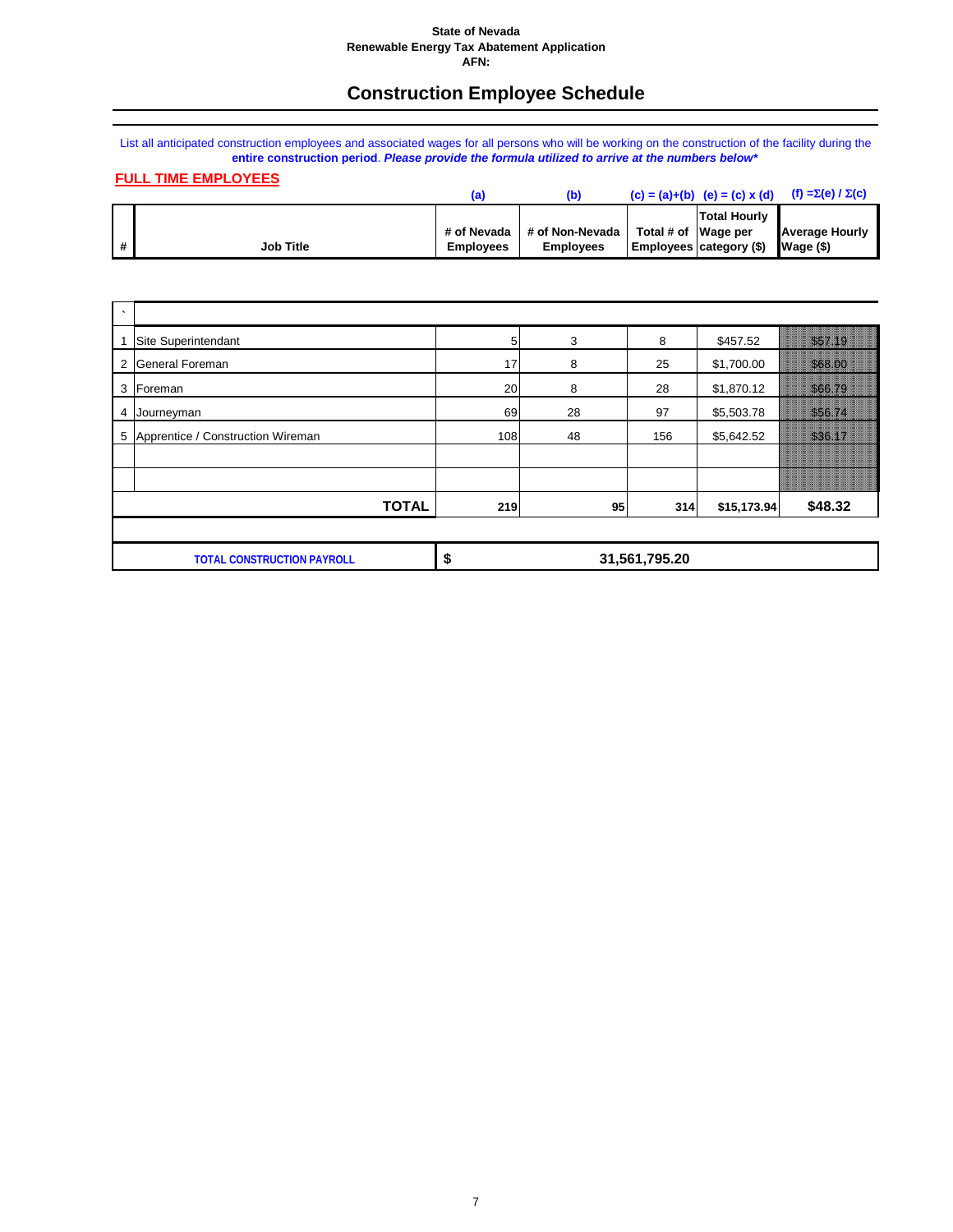Company Name: Iron Point Solar, LLC Division: N/A

## **Second Quarter Construction Employee Schedule**

List all anticipated construction employees and associated wages for all persons who will be working on the construction of the facility during the **second quarter of construction**. *Please provide the formula utilized to arrive at the numbers below\**

## **FULL TIME EMPLOYEES**

|   |                  |                  |                  |                      | (c) = (a)+(b) (e) = (c) x (d) (f) = $\Sigma$ (e) / $\Sigma$ (c) |             |
|---|------------------|------------------|------------------|----------------------|-----------------------------------------------------------------|-------------|
|   |                  | # of Nevada      | # of Non-Nevada  |                      | <b>Total Hourly Average</b><br>Total # of Wage per job Hourly   |             |
| # | <b>Job Title</b> | <b>Employees</b> | <b>Employees</b> | Employees title (\$) |                                                                 | $Wage$ (\$) |

|   | Laborers       | 5   | r  | 8   | \$1,086.61  | \$57.19 |
|---|----------------|-----|----|-----|-------------|---------|
| 2 | Operators      |     |    | 10  | \$4,624.00  | \$68.00 |
| 3 | Electricians   | 15  |    | 22  | \$5,343.20  | \$66.79 |
| 4 | lForeman       | 52  | 22 | 74  | \$16,114.16 | \$56.74 |
| 5 | Superintendant | 81  | 36 | 117 | \$16,602.03 | S36 17  |
|   | <b>TOTAL</b>   | 160 | 71 | 231 | \$43,770.00 |         |

|  | <b>TOTAL CONSTRUCTION PAYROLL</b> |  | 35,016,000.00 |
|--|-----------------------------------|--|---------------|
|--|-----------------------------------|--|---------------|

**\* # Construction Workers x Hours Per Week Manhours per Week x Average Hourly Wage # of Weeks x Total Weekly Payroll = Yearly Payroll**

**NOTES: 20 Month Construction Schedules so "2nd Quarter" Represents Week 20 thru week 40**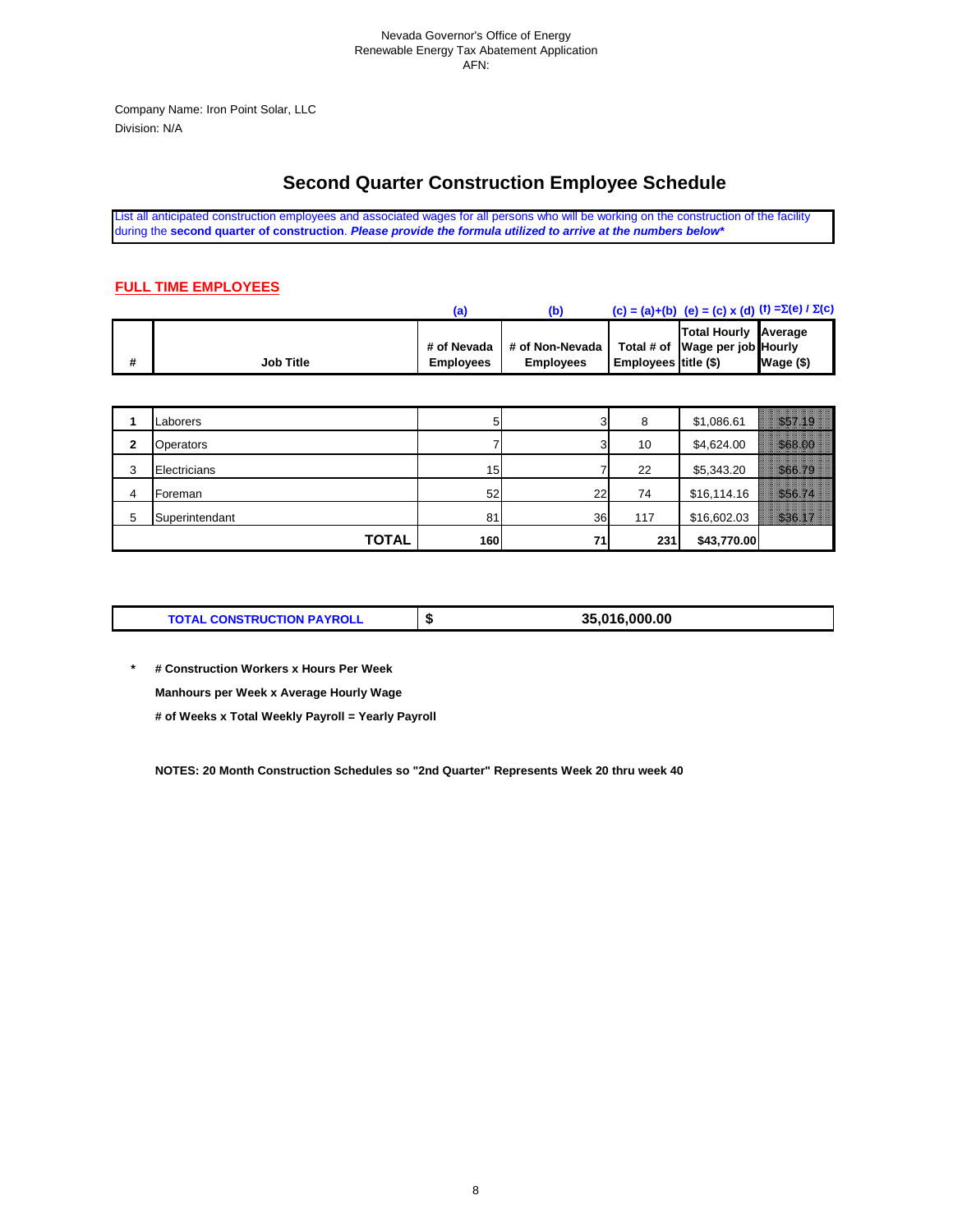Company Name: Iron Point Solar, LLC Division: N/A

## **Permanent Employee Schedule**

List all anticipated permanent employees who will be employed by the Nevada Facility as of the end of its first fourth-quarter of new operations or expansion and the employment per job title will continue next 20 years. *Please provide the formula utilized to arrive at the numbers below\**

### **FULL TIME EMPLOYEES**

|                  | <b>C</b> | (f) = $\Sigma(e) / \Sigma(c)$                |
|------------------|----------|----------------------------------------------|
| <b>Job Title</b> |          | # of Average Hourly<br>  Employees Wage (\$) |

|   | Site Superintendant | 0.5 | 57. ST                                                                                                              |
|---|---------------------|-----|---------------------------------------------------------------------------------------------------------------------|
| 2 | Site Technician     |     | \$44.96                                                                                                             |
| 3 | Senior Technician   |     | <b>S62.67</b>                                                                                                       |
|   |                     |     | <u> 2000 - Jan Barnett, mars ar gwerdd yr American a gan y cyfyddol a gan y gan y gan y gan y gan y gan y gan y</u> |
|   |                     |     |                                                                                                                     |
|   | <b>TOTAL</b>        | 3.5 | \$53.96                                                                                                             |
|   |                     |     |                                                                                                                     |

| <b>TOTAL ANNUAL PAYROLL</b> | мD | 392,818.40 |
|-----------------------------|----|------------|
|                             |    |            |

**\* # Employees x Hours Per Week x 52 Weeks x Average Hourly Wage**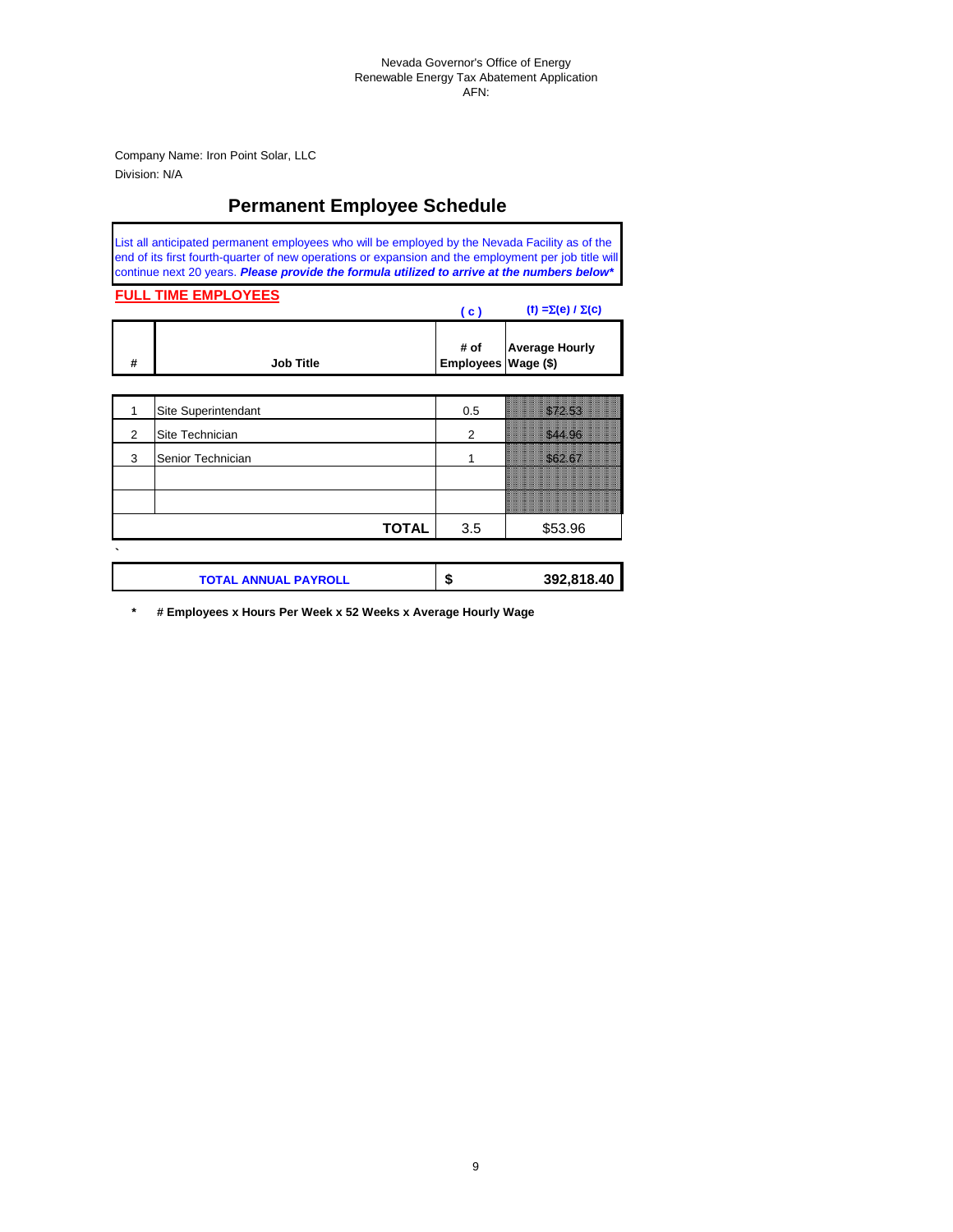## **Supplemental Information**

Company Name: Iron Point Solar, LLC Division: N/A

**Please respond to each question. Answers to the questions will assist Department of Taxation staff in determining whether the facility should be locally or centrally assessed. Other questions will assist staff in understanding whether the reported replacement costs capture all aspects of taxable value.** 

**1) Will you have a possessory interest in any governmentally owned property for this facility? Please describe if yes.** 

N/A

**2) Will the facility, including generation, transmission, or distribution cross state or county boundaries? If yes, please describe.** 

No, all energy service are provided to NV Energy with the point of transfer located within Humboldt County, Nevada

### **3) Is the facility owned by a subsidiary of a company that is interstate or intercounty in nature? Name and location of the subsidiary company, if yes.**

Iron Point Solar LLC is owned by Primergy Solar (Pimergy) which is a portfolio company of Quinbrook Infrastcrure Partners (Quinbrook) with offices in the UK: 5th Floor, 53/54 Grosvenor St London W1K 3HU

#### **4) At what physical point is the ownership of energy transferred? Describe the location and nature of the connection to the transmission grid.**

Valmy Substation interconnection at 120kV transmition voltage, in Humboldt County, Nevada, 30 miles east of Winnemucca along Interstate Highway 80

## **5) Will the facility be eligible for other abatements or exemptions such as pollution control exemptions? Please describe if yes**

No

No **6) Has your company applied and/or been approved for any abatements or exemptions for this facility or any other facility by the State of Nevada and/or local governments? If yes, list the abatements awarded, name and location of the project, name of the awarder, date of approval, amounts and status of the accounts.**

**7) Has your company applied for, or planning to apply for, an exempt wholesale generator desigination as defined in 15 U.S.C 79z-5A?**

No

**8) If an EIS or EA has been performed, please supply the ROD number.** 

N/A

**9) Has an appraisal been performed on any portion of this land or project?** 

No

**10) Has a Power Purchase Agreement been executed?** 

N/A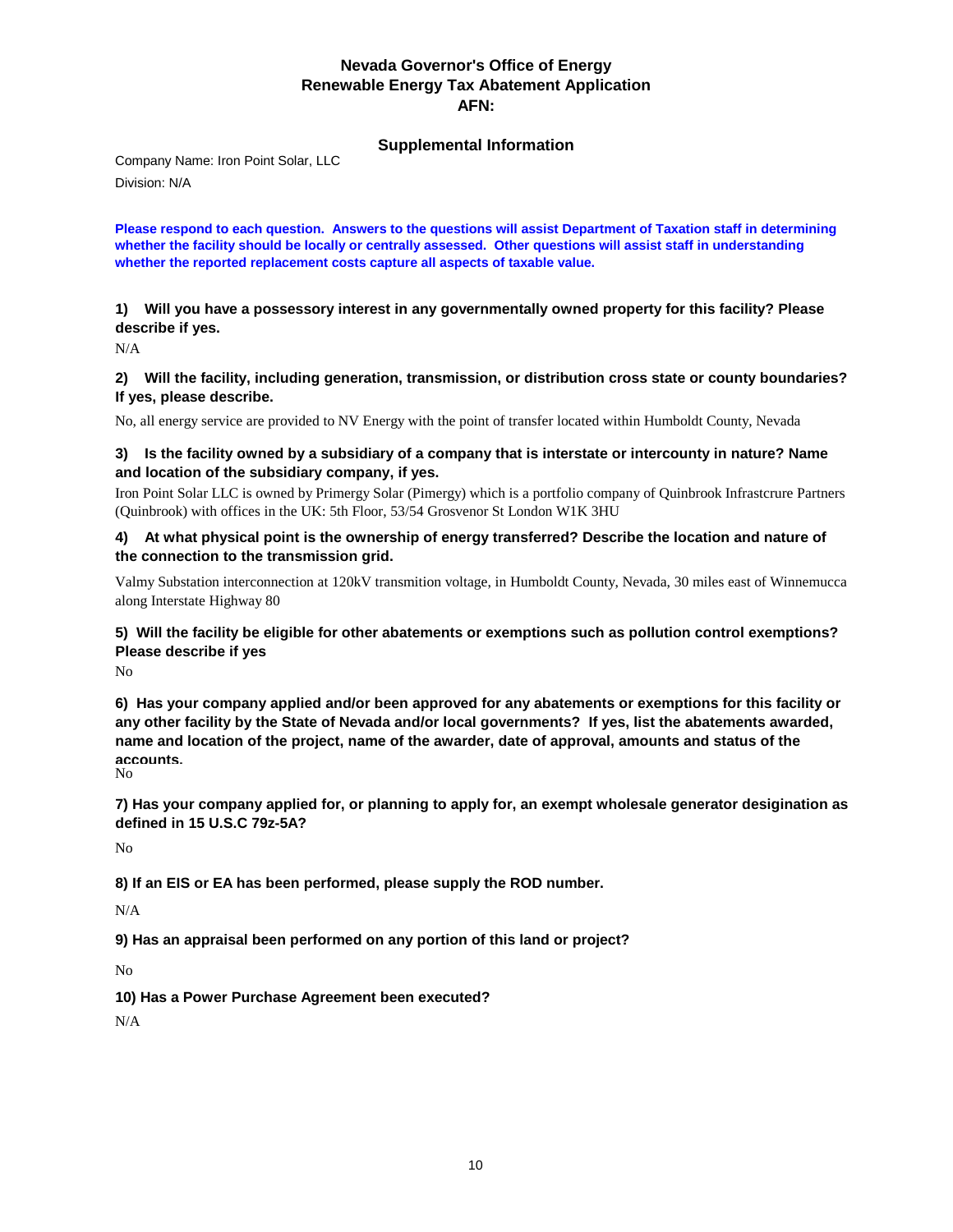**Schedules 1 through 8** Company Name: Iron Point Solar, LLC<br> **Schedules 1 through 8** Division: N/A

**Summary Report**

| Line<br>No. | <b>Schedule</b>                                                   | <b>Total Estimated RCNLD or Transaction Cost</b> | <b>Department Use</b><br>Only |
|-------------|-------------------------------------------------------------------|--------------------------------------------------|-------------------------------|
|             | Sch. 1 Personal Property - Property Tax - Total from Col. J. *    |                                                  |                               |
| 2           | Sch. 2 Real Property - Improvements - Total from Col. F. *        |                                                  |                               |
| 3           | Sch. 3 Real Property - Land - Total from Col. I                   |                                                  |                               |
| 4           | Sch. 4 Operating Leases - Total from Col. F *                     |                                                  |                               |
| 5           | ISch. 5 Contributions in Aid of Construction - Total from Col. F  |                                                  |                               |
| 6           | Sch. 6 First Year Estimated Sales & Use Tax - Total from Col. J   |                                                  |                               |
|             | ISch. 7 Second Year Estimated Sales & Use Tax - Total from Col. J |                                                  |                               |
| 8           | ISch. 8 Third Year Estimated Sales & Use Tax - Total from Col. J  |                                                  |                               |

*\* The final determination of the classification of property as real or personal is made by the county assessor for locally-assessed property or by the Department of Taxation for centrally-assessed property. Placement of property on these sheets of the application is made for purposes of this fiscal note only and is not determinative of the final classification of property by the appropriate taxing official.*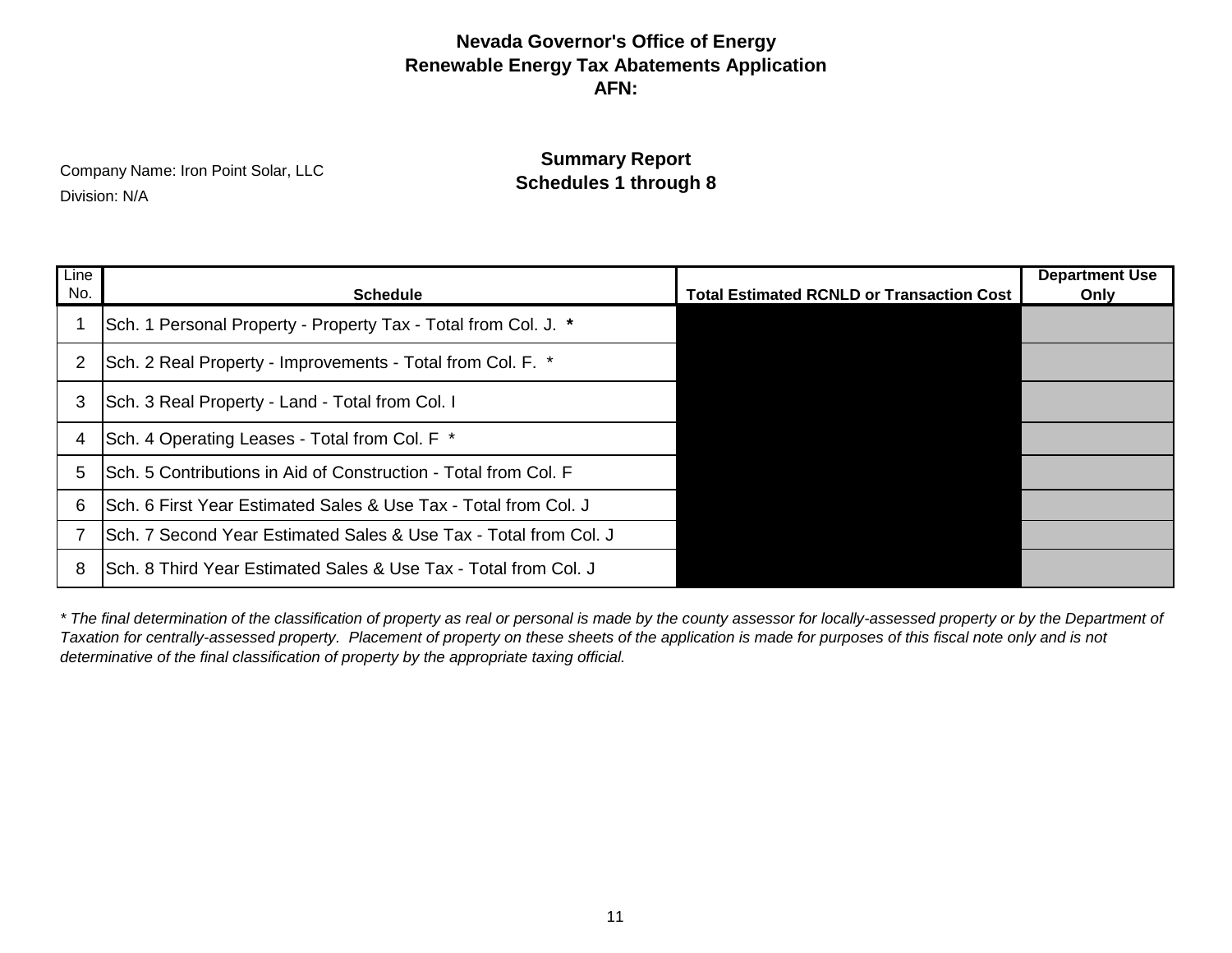## **Property Tax: Personal Property Schedule 1**

Company Name: Iron Point Solar, LLC

Division: N/A

#### **Instructions:**

(1) List each item of personal property subject to property tax in Col A. Pursuant to NRS 361.030, personal property includes stocks of goods on hand; any vehicle not included in the definition of vehicle in NRS 371.020; all machines and machinery, all works and improvements, and all property of whatever kind or nature not included in the term "real estate" as that term is defined in NRS 361.035.

(2) For each item in Col. A, complete the requested information in Col. B and Col. D (if applicable), Col. C and Col. D through Col. J.

(3) The total estimated cost reported in Col. H should include estimated or actual costs of installation and costs of transportation per NAC 361.1351 and NAC 361.1355. Costs of installation include the costs of direct labor, direct overhead and the capitalized expense of interest or imputed charges for interest which are necessary to make the property operational.

(4) Use the Personal Property Manual published by the Department of Taxation to determine the Cost Less Depreciation in Column (J). Select the Life Schedule that is closest to the estimated life of the personal property listed in Col. I. *See http://tax.state.nv.us. Then select: Publications/Locally Assessed Properties/Personal Property Manual.*

| A                                             | в                                            | C                                                                                         | D                                           | F.                                                                   | н                                                              |                                                         |                                                                                   |
|-----------------------------------------------|----------------------------------------------|-------------------------------------------------------------------------------------------|---------------------------------------------|----------------------------------------------------------------------|----------------------------------------------------------------|---------------------------------------------------------|-----------------------------------------------------------------------------------|
| <b>Personal Property Itemized Description</b> | <b>G/L Account</b><br>No. (if<br>applicable) | <b>Purchased by</b><br><b>Facility Owner (FO)</b><br>Contractor (C)<br>Subcontractor (SC) | Date<br><b>Purchased (if</b><br>applicable) | Date Received or<br><b>Estimated Date</b><br>of Receipt in<br>Nevada | <b>Estimated</b><br><b>Total</b><br><b>Acquisition</b><br>Cost | <b>Estimated Life</b><br>of Personal<br><b>Property</b> | <b>Estimated</b><br><b>Acquisition Cost</b><br><b>Less</b><br><b>Depreciation</b> |
|                                               |                                              |                                                                                           |                                             |                                                                      |                                                                |                                                         |                                                                                   |
| Modules                                       |                                              | <b>FO</b>                                                                                 | 2022-2023                                   | 2022-2023                                                            |                                                                | 30 yr                                                   |                                                                                   |
| Inverter                                      |                                              | C                                                                                         | 2022-2023                                   | 2022-2023                                                            |                                                                | 30 yr                                                   |                                                                                   |
| Structure (Racking)                           |                                              | C                                                                                         | 2022-2023                                   | 2022-2023                                                            |                                                                | 30 yr                                                   |                                                                                   |
| <b>Transmission System</b>                    |                                              | $\mathsf{C}$                                                                              | 2022-2023                                   | 2022-2023                                                            |                                                                | 30 yr                                                   |                                                                                   |
| <b>BESS</b>                                   |                                              | <b>FO</b>                                                                                 | 2022-2023                                   | 2022-2023                                                            |                                                                | 30 yr                                                   |                                                                                   |
| Metering & Monitoring                         |                                              | C                                                                                         | 2022-2023                                   | 2022-2023                                                            |                                                                | 30 yr                                                   |                                                                                   |
| DC Wire                                       |                                              | C                                                                                         | 2022-2023                                   | 2022-2023                                                            |                                                                | 30 yr                                                   |                                                                                   |
| Conduit / CAB / Raceways                      |                                              | C                                                                                         | 2022-2023                                   | 2022-2023                                                            |                                                                | 30 yr                                                   |                                                                                   |
| <b>DC Equipment</b>                           |                                              | C                                                                                         | 2022-2023                                   | 2022-2023                                                            |                                                                | 30 yr                                                   |                                                                                   |
| Medium Voltage (AC) Wire                      |                                              | C                                                                                         | 2022-2023                                   | 2022-2023                                                            |                                                                | 30 yr                                                   |                                                                                   |
| <b>Tracker Installation</b>                   |                                              | C                                                                                         | 2022-2023                                   | 2022-2023                                                            |                                                                | 30 yr                                                   |                                                                                   |
| <b>Electrical Installation</b>                |                                              | C                                                                                         | 2022-2023                                   | 2022-2023                                                            |                                                                | 30 yr                                                   |                                                                                   |
| Modules Installation                          |                                              | C                                                                                         | 2022-2023                                   | 2022-2023                                                            |                                                                | 30 yr                                                   |                                                                                   |
|                                               |                                              |                                                                                           |                                             |                                                                      |                                                                |                                                         |                                                                                   |
|                                               |                                              |                                                                                           |                                             |                                                                      |                                                                |                                                         |                                                                                   |
|                                               |                                              |                                                                                           |                                             |                                                                      |                                                                |                                                         |                                                                                   |
|                                               |                                              |                                                                                           |                                             |                                                                      |                                                                |                                                         |                                                                                   |
| <b>Grand Total</b>                            |                                              |                                                                                           |                                             |                                                                      |                                                                |                                                         |                                                                                   |

(5) Attach additional sheets as necessary.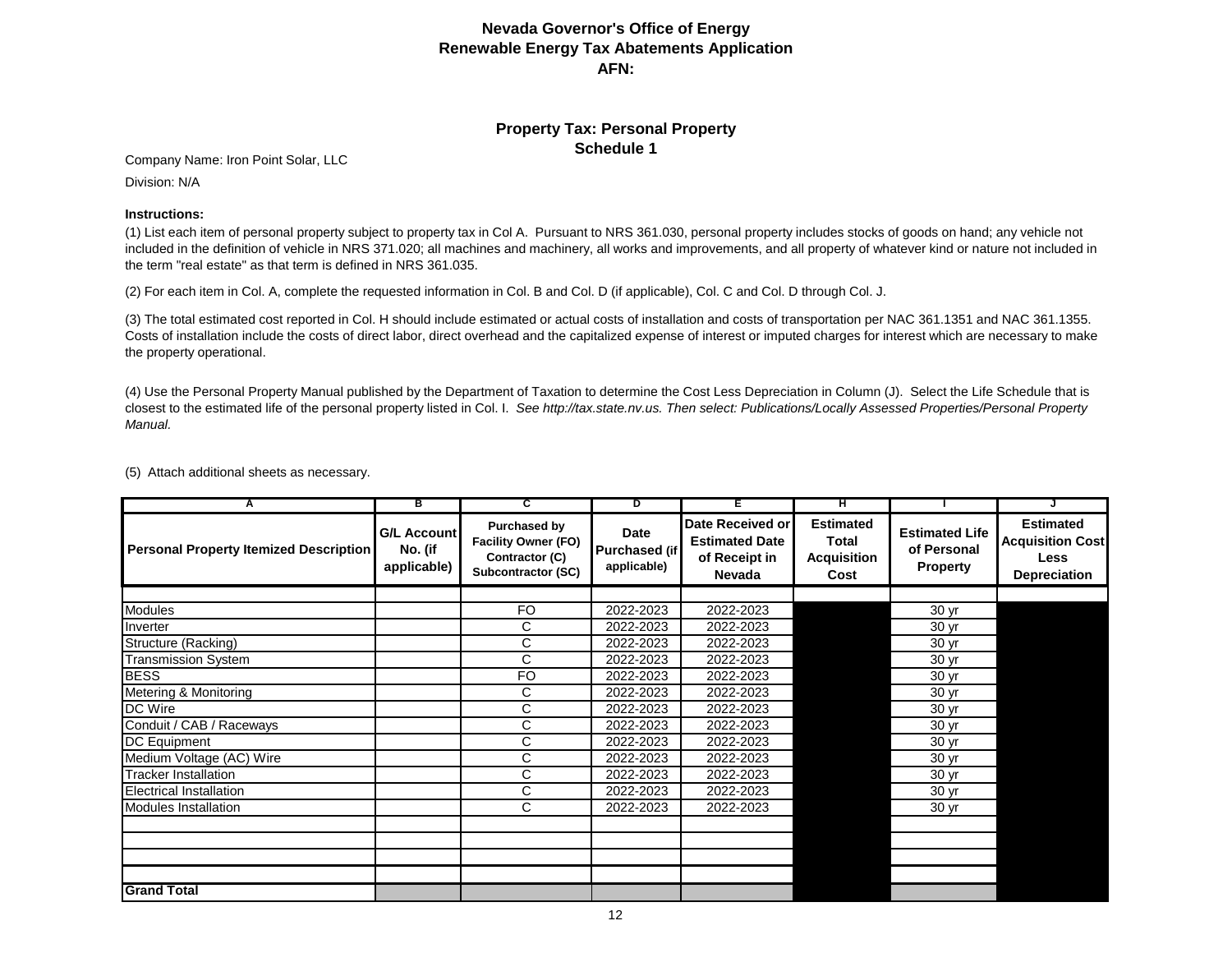## **Property Tax: Real Property Improvements**

**Schedule 2** Company Name: Iron Point Solar, LLC Division: N/A

#### **Instructions:**

(1) List each item of real property improvements subject to property tax in Col A. Pursuant to NRS 361.035, real property includes all houses, buildings, fences, ditches, structures, erections, railroads, toll roads and bridges, or other improvements built or erected upon any land, whether such land is private property or public property; as well as mobile or manufactured م ال اللہ كا اللہ عليه ال

(2) For each item in Col. A, complete the requested information in Col. B (if applicable), and Col. C through Col. F.

(3) The total estimated cost reported in Col. F should include estimated or actual costs of labor (do not include construction or operational employee totals from previous tab), materials, supervision, contractors' profit and overhead, architects' plans and specifications, engineering plans, building permits, site preparation costs, sales taxes and insurance; costs of buying or assembling land such as escrow fees, legal fees, right of way costs, demolition, storm drains, rough grading or other land improvement costs, yard improvements including septic systems, signs, landscaping, paving, walls, yard lighting; off-site costs

(4) Use Schedule 3 to report land; Schedule 4 to report operating leases; and Schedule 5 to report contributions in aid of

(5) Attach additional sheets as necessary.

| А                                                      | в               | C                                                      |                                                       |
|--------------------------------------------------------|-----------------|--------------------------------------------------------|-------------------------------------------------------|
| <b>Real Property Improvements Itemized Description</b> | (if applicable) | G/L Account No. Estimated Date of<br><b>Completion</b> | <b>Estimated Total</b><br><b>Construction</b><br>Cost |
|                                                        |                 |                                                        |                                                       |
| <b>Site Access Roads</b>                               |                 | 2022-2023                                              |                                                       |
| <b>Sediment Control</b>                                |                 | 2022-2023                                              |                                                       |
| Fencing & Gates                                        |                 | 2022-2023                                              |                                                       |
| <b>Piles</b>                                           |                 | 2022-2023                                              |                                                       |
| <b>Driven Pilings Installation</b>                     |                 | 2022-2023                                              |                                                       |
| <b>Skid Foundations</b>                                |                 | 2022-2023                                              |                                                       |
| Survey & Layout (Sub)                                  |                 | 2022-2023                                              |                                                       |
| Site Prep                                              |                 | 2022-2023                                              |                                                       |
| Site Grading & SWM                                     |                 | 2022-2023                                              |                                                       |
| Trenching & MV Poles                                   |                 | 2022-2023                                              |                                                       |
|                                                        |                 |                                                        |                                                       |
|                                                        |                 |                                                        |                                                       |
|                                                        |                 |                                                        |                                                       |
|                                                        |                 |                                                        |                                                       |
|                                                        |                 |                                                        |                                                       |
| <b>Grand Total</b>                                     |                 |                                                        |                                                       |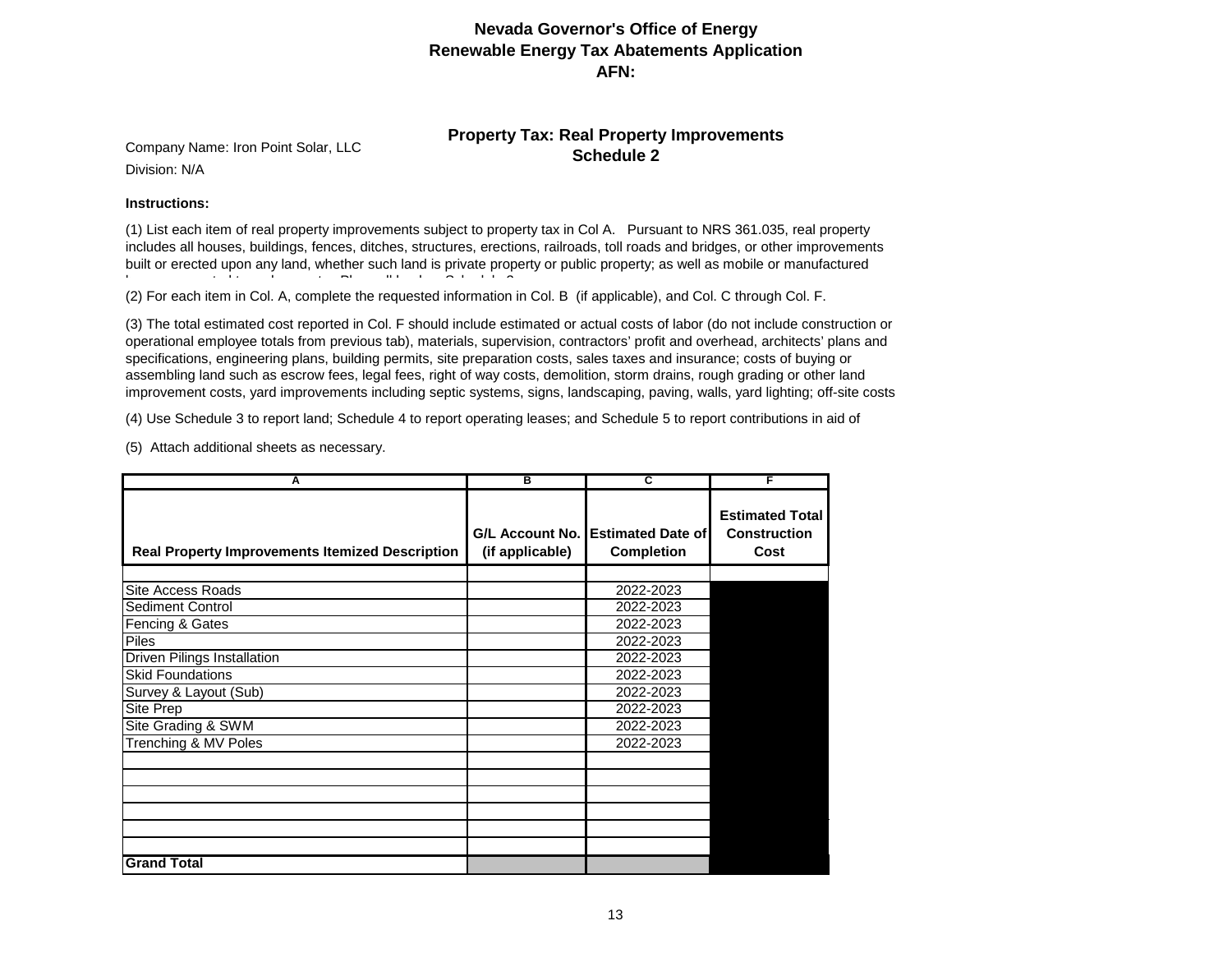Company Name: Iron Point Solar, LLC

Division: N/A

## **Property Tax: Real Property Land Schedule 3**

Show the requested data for **all land**, owned or leased, in Nevada.

| A              | в              | C.                    | ъ                                      | E                                        |                                                 | F                                 | G                                   | ਸਾ                       |                                      |
|----------------|----------------|-----------------------|----------------------------------------|------------------------------------------|-------------------------------------------------|-----------------------------------|-------------------------------------|--------------------------|--------------------------------------|
|                |                | <b>Where Situated</b> |                                        | <b>Brief Description, Size of</b>        |                                                 | Owned (O)                         | <b>G/L Account</b><br><b>Number</b> | <b>Purchase</b>          |                                      |
| Line<br>$\#$   | County         | <b>City or Town</b>   | <b>Tax District</b>                    | the Land (acre), Date<br><b>Acquired</b> | <b>Assessor's Parcel</b><br><b>Number (APN)</b> | Leased (L)<br><b>Rented (Rtd)</b> | (if<br>applicable)                  | Price (if<br>applicable) | Assessor's<br><b>Taxable Value</b>   |
| 1              |                |                       |                                        |                                          |                                                 |                                   |                                     |                          |                                      |
| $\overline{2}$ | Humboldt       | VALMY                 | 4.0 - Golconda<br><b>Fire District</b> | see legal description                    | see legal description                           | Г                                 |                                     | N/A                      | $\boldsymbol{\mathsf{\$}}$<br>22,575 |
| $\overline{3}$ |                |                       |                                        |                                          |                                                 |                                   |                                     |                          |                                      |
| 4              |                |                       |                                        |                                          |                                                 |                                   |                                     |                          |                                      |
| $5\vert$       |                |                       |                                        |                                          |                                                 |                                   |                                     |                          |                                      |
| 6              |                |                       |                                        |                                          |                                                 |                                   |                                     |                          |                                      |
| 7              |                |                       |                                        |                                          |                                                 |                                   |                                     |                          |                                      |
| 8 <sup>1</sup> |                |                       |                                        |                                          |                                                 |                                   |                                     |                          |                                      |
| $\overline{9}$ |                |                       |                                        |                                          |                                                 |                                   |                                     |                          |                                      |
| 10             |                |                       |                                        |                                          |                                                 |                                   |                                     |                          |                                      |
| 11             |                |                       |                                        |                                          |                                                 |                                   |                                     |                          |                                      |
|                | 12 Grand Total |                       |                                        |                                          |                                                 |                                   |                                     |                          | \$<br>22,575                         |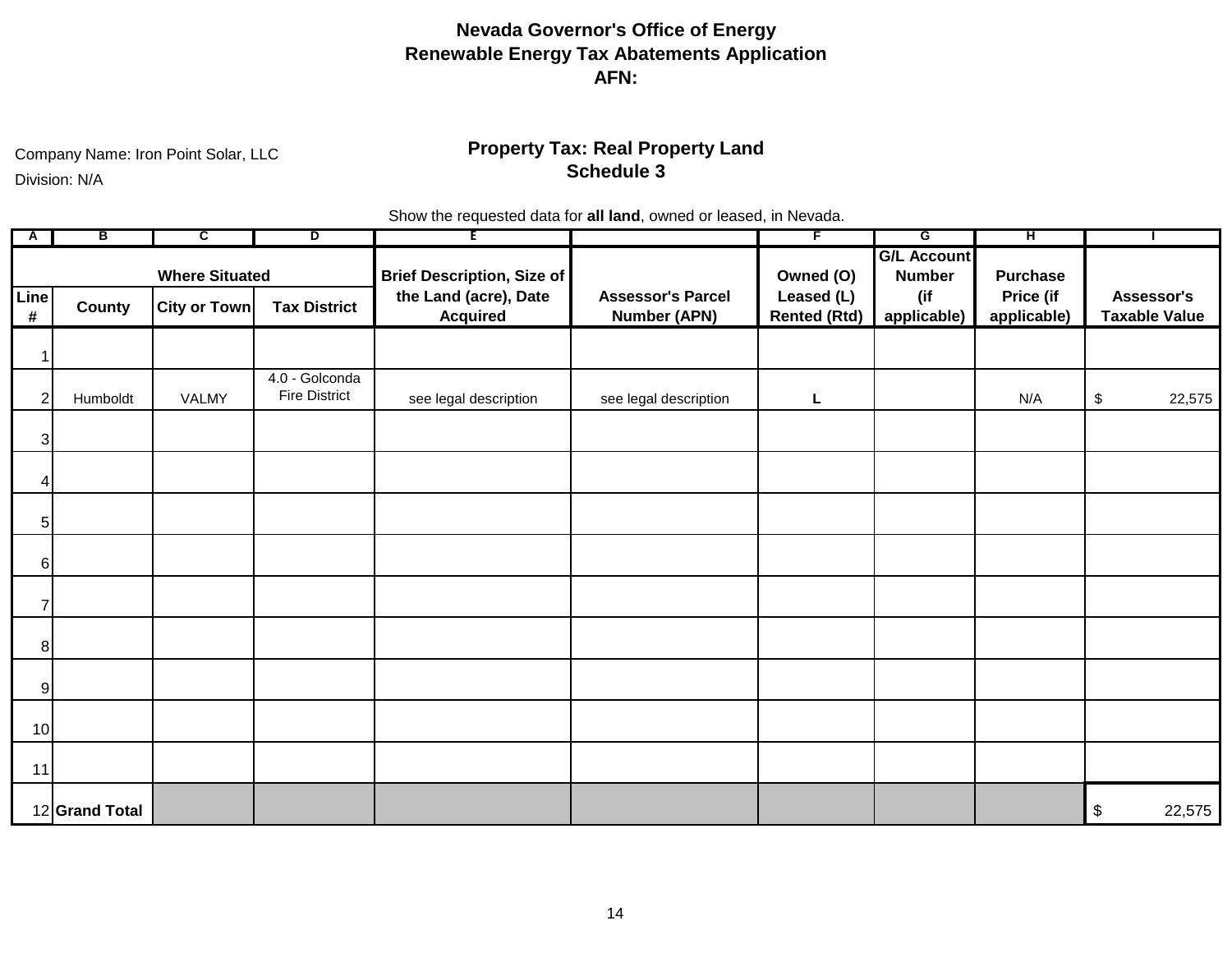**Schedule 4** Company Name: Iron Point Solar, LLC **Schedule 4 Schedule 4** Company Name: Line Metal Schedule 4 Division: N/A

# **Property Tax: Operating Leases**

#### **Instructions:**

(1) List each operating lease for real or personal property. Designate whether the lease is for real or personal property in Col. C.

(2) For each item in Col. A, complete the requested information in Col. B (if applicable), and Col. C through Col. F.

(3) The total estimated cost reported in Col. E and Col. F should contain the costs appropriate to real or personal property. For definitions, please refer to Schedule 1 for personal property and Schedule 2 for Improvements.

(4) Report the Annual Lease Payment in Col. G; the term of the lease in Col. H; and any residual value at the end of the lease term in Col. I.

(5) Attach additional sheets as necessary.

| A                                              | в                                            | ट                                       | Έ                                | F                                                                   | G                                   | ਸ         |                          |
|------------------------------------------------|----------------------------------------------|-----------------------------------------|----------------------------------|---------------------------------------------------------------------|-------------------------------------|-----------|--------------------------|
| <b>Operating Lease Itemized Description</b>    | <b>G/L Account</b><br>No. (if<br>applicable) | <b>Real or</b><br>Personal<br>Property? | Lessor's<br><b>Cost Per Unit</b> | <b>Estimated</b><br><b>Total</b><br>Replacement Replacement<br>Cost | Annual Lease Lease Years<br>payment | Remaining | <b>Residual</b><br>Value |
|                                                |                                              |                                         |                                  |                                                                     |                                     |           |                          |
| Real property; 2,561.27 acres, Humboldt County |                                              | Real                                    | N/A                              |                                                                     |                                     | 50        | \$<br>$\blacksquare$     |
|                                                |                                              |                                         |                                  |                                                                     |                                     |           |                          |
|                                                |                                              |                                         |                                  |                                                                     |                                     |           |                          |
|                                                |                                              |                                         |                                  |                                                                     |                                     |           |                          |
|                                                |                                              |                                         |                                  |                                                                     |                                     |           |                          |
|                                                |                                              |                                         |                                  |                                                                     |                                     |           |                          |
|                                                |                                              |                                         |                                  |                                                                     |                                     |           |                          |
|                                                |                                              |                                         |                                  |                                                                     |                                     |           |                          |
|                                                |                                              |                                         |                                  |                                                                     |                                     |           |                          |
|                                                |                                              |                                         |                                  |                                                                     |                                     |           |                          |
|                                                |                                              |                                         |                                  |                                                                     |                                     |           |                          |
|                                                |                                              |                                         |                                  |                                                                     |                                     |           |                          |
|                                                |                                              |                                         |                                  |                                                                     |                                     |           |                          |
|                                                |                                              |                                         |                                  |                                                                     |                                     |           |                          |
|                                                |                                              |                                         |                                  |                                                                     |                                     |           |                          |
|                                                |                                              |                                         |                                  |                                                                     |                                     |           |                          |
|                                                |                                              |                                         |                                  |                                                                     |                                     |           |                          |
| <b>Grand Total</b>                             |                                              |                                         |                                  | $\boldsymbol{\mathsf{\$}}$<br>$\overline{\phantom{0}}$              |                                     |           |                          |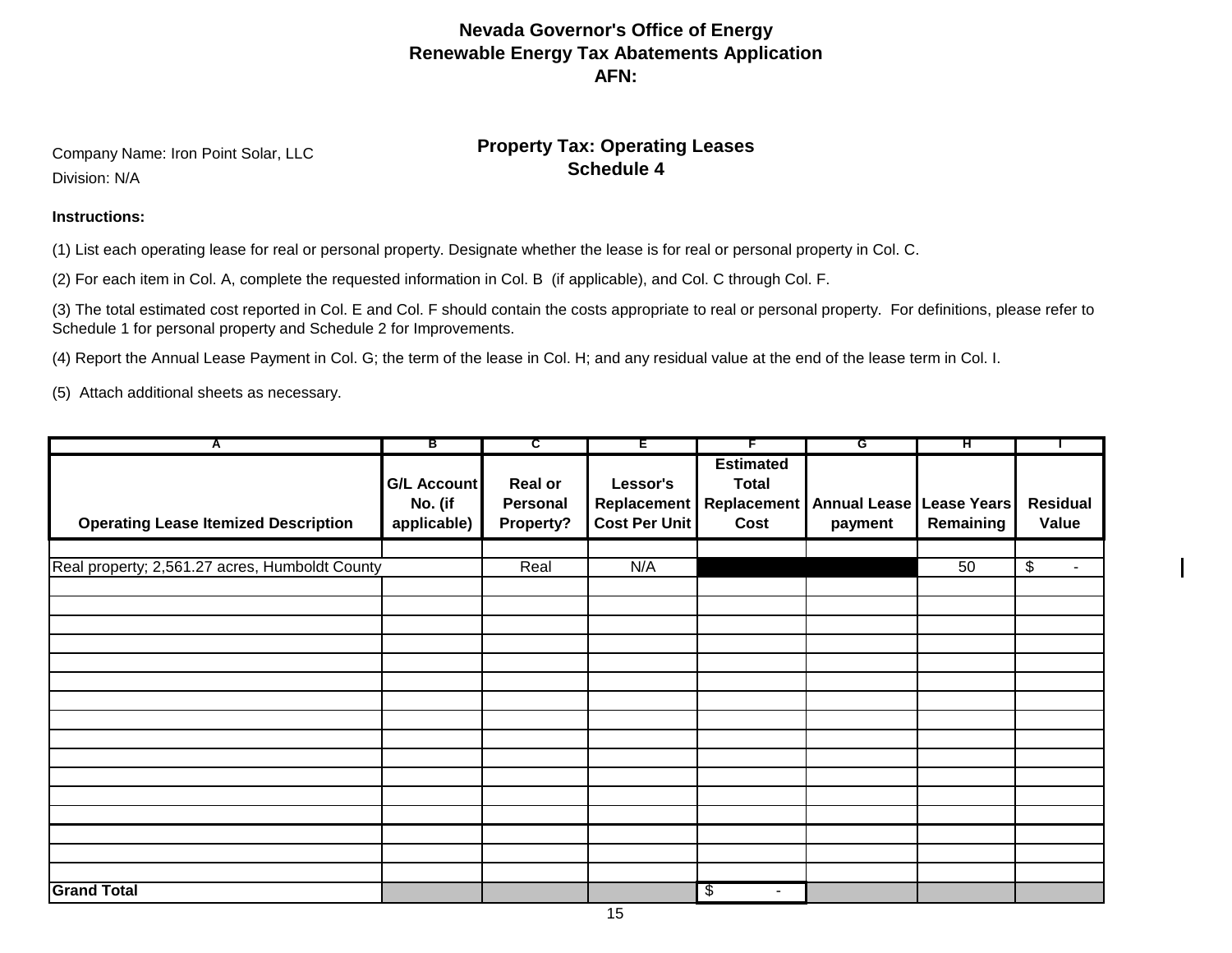## **Property Tax: Contributions in Aid of Construction Schedule 5** Company Name: Iron Point Solar, LLC

Division: N/A

#### **Instructions:**

(1) List all contributions in aid of construction (CIAC). CIAC is defined in NAC 361.260 as property which has been contributed to a utility by a prospective customer or which has been constructed by the utility and paid for by the prospective customer for which no reimbursement is required to be made by the utility to the prospective customer as a prerequisite to obtaining service.

(2) For each item in Col. A, complete the requested information in Col. B (if applicable), and Col. C through Col. F.

(3) The total estimated cost reported in Col. E and Col. F should contain the costs appropriate to real or personal property. For definitions, please refer to Schedule 1 for personal property and Schedule 2 for Improvements.

(4) Attach additional sheets as necessary.

| A                                                                                 | в                                         | c                                    | ъ                      | Ε                                   | F                                                       |
|-----------------------------------------------------------------------------------|-------------------------------------------|--------------------------------------|------------------------|-------------------------------------|---------------------------------------------------------|
| <b>Contributions in Aid of Construction (CIAC)</b><br><b>Itemized Description</b> | <b>G/L Account No.</b><br>(if applicable) | <b>Real or Personal</b><br>Property? | <b>Number of Units</b> | Replacement<br><b>Cost Per Unit</b> | <b>Estimated</b><br><b>Total</b><br>Replacement<br>Cost |
|                                                                                   |                                           |                                      |                        |                                     |                                                         |
| N/A - no contributions in aid of contruction                                      |                                           |                                      |                        |                                     |                                                         |
|                                                                                   |                                           |                                      |                        |                                     |                                                         |
|                                                                                   |                                           |                                      |                        |                                     |                                                         |
|                                                                                   |                                           |                                      |                        |                                     |                                                         |
|                                                                                   |                                           |                                      |                        |                                     |                                                         |
|                                                                                   |                                           |                                      |                        |                                     |                                                         |
|                                                                                   |                                           |                                      |                        |                                     |                                                         |
|                                                                                   |                                           |                                      |                        |                                     |                                                         |
|                                                                                   |                                           |                                      |                        |                                     |                                                         |
|                                                                                   |                                           |                                      |                        |                                     |                                                         |
|                                                                                   |                                           |                                      |                        |                                     |                                                         |
|                                                                                   |                                           |                                      |                        |                                     |                                                         |
|                                                                                   |                                           |                                      |                        |                                     |                                                         |
| <b>Grand Total</b>                                                                |                                           |                                      |                        |                                     |                                                         |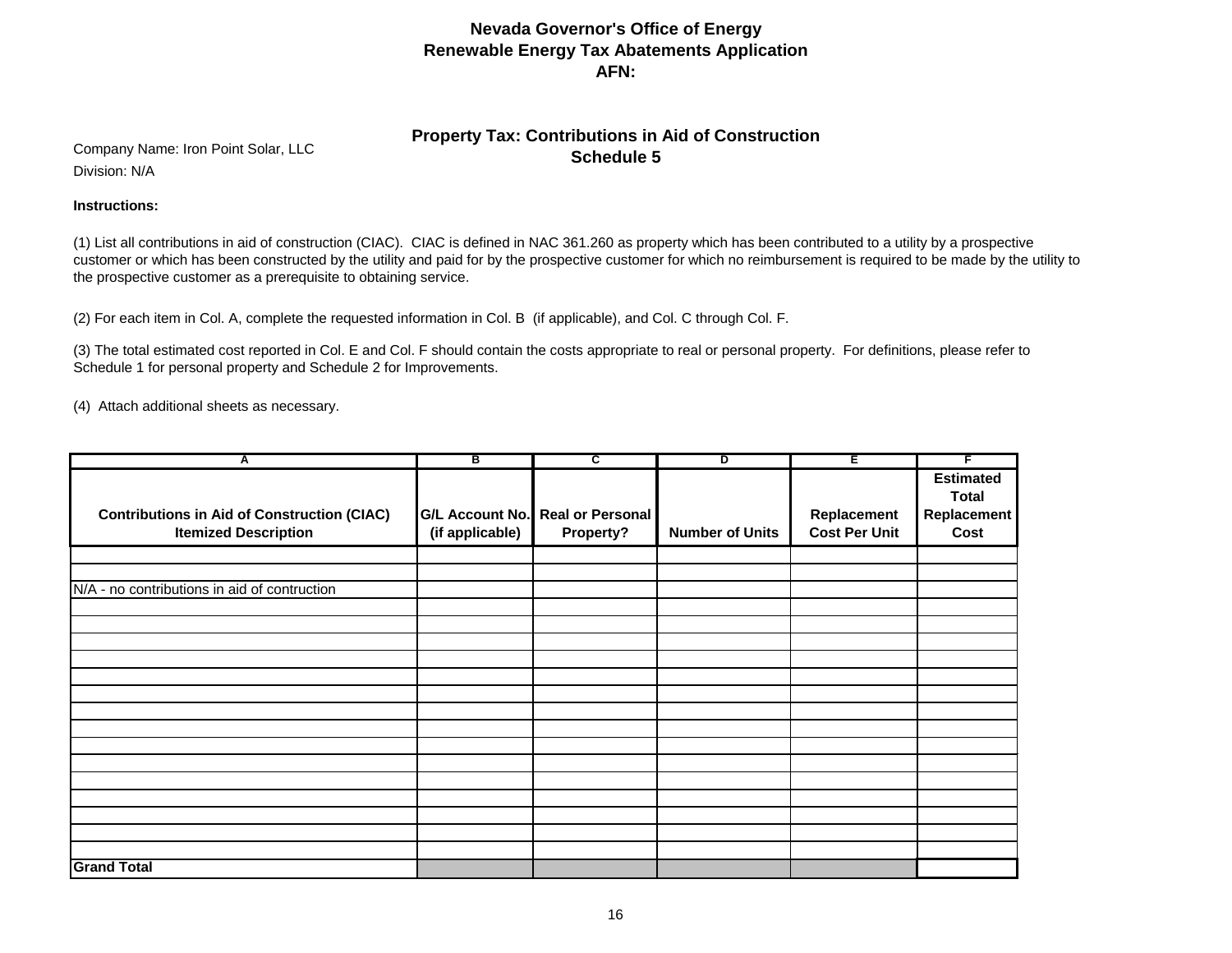Company Name: Iron Point Solar, LLC Division: N/A

### **Sales and Use Tax First Year of Eligible Abatement Schedule 6**

#### **Instructions:**

(1) Column A: List each item of personal property or materials and supplies subject to sales and use tax (please include leases. Refer to NRS Chapter 372 for taxable events.

(2) Column B: For each item in column A, list applicable account nomber.

(3) Column C: List the Facility Owner, Contractor or Subcontractor that will be purchasing the personal property or materials and supplies subject to sales and use tax.

(4) Column D: List the date the personal property or materials and supplies were purchased.

(5) Column E: List the date that possession of the personal property or materials and supplies will be taken.

(6) Column F: List the cost of the personal property or materials and supplies.

(7) Column G: List the county where possession will be taken and the applicable sales tax rate of that county. *Find the appropriate sales/use tax rate on the Department of Taxation's website at http://tax.state.nv.us. Then scroll to "Quick Links" and select "Sales/Use Tax Rate Map".*

(8) Column H: Multiply Column F by the Sales Tax Rate in Column G.

(9) Attach additional sheets as necessary.

| A                                                                                 | в                                            | $\overline{\mathsf{c}}$                                                                   | ъ                               | Έ                            | F                                          | G                                                                  | ਸ                                                   |
|-----------------------------------------------------------------------------------|----------------------------------------------|-------------------------------------------------------------------------------------------|---------------------------------|------------------------------|--------------------------------------------|--------------------------------------------------------------------|-----------------------------------------------------|
| <b>Personal Property or Materials and</b><br><b>Supplies Itemized Description</b> | <b>G/L Account</b><br>No. (if<br>applicable) | <b>Purchased by</b><br><b>Facility Owner (FO)</b><br>Contractor (C)<br>Subcontractor (SC) | <b>Date</b><br><b>Purchased</b> | Date of<br><b>Possession</b> | <b>Total</b><br><b>Transaction</b><br>Cost | <b>County and</b><br><b>Applicable</b><br><b>Sales Tax</b><br>Rate | <b>Estimated Sales</b><br>Tax Paid or to be<br>Paid |
|                                                                                   |                                              |                                                                                           |                                 |                              |                                            |                                                                    |                                                     |
| <b>Modules</b>                                                                    |                                              | <b>FO</b>                                                                                 | 2022                            | 2022                         |                                            | 2.6000%                                                            |                                                     |
| Inverter                                                                          |                                              | C                                                                                         | 2022                            | 2022                         |                                            | 2.6000%                                                            |                                                     |
| Structure (Racking)                                                               |                                              | C                                                                                         | 2022                            | 2022                         |                                            | 2.6000%                                                            |                                                     |
| Substation                                                                        |                                              | C                                                                                         | 2022                            | 2022                         |                                            | 2.6000%                                                            |                                                     |
| HVTL / Project Gentie                                                             |                                              | $\overline{\text{C}}$                                                                     | 2022                            | 2022                         |                                            | 2.6000%                                                            |                                                     |
| <b>BOS Products</b>                                                               |                                              | $\overline{\text{c}}$                                                                     | 2022                            | 2022                         |                                            | 2.6000%                                                            |                                                     |
| <b>BESS</b>                                                                       |                                              | F <sub>O</sub>                                                                            | 2022                            | 2022                         |                                            | 2.6000%                                                            |                                                     |
|                                                                                   |                                              |                                                                                           |                                 |                              |                                            |                                                                    |                                                     |
| <b>Grand Total</b>                                                                |                                              |                                                                                           |                                 |                              |                                            |                                                                    |                                                     |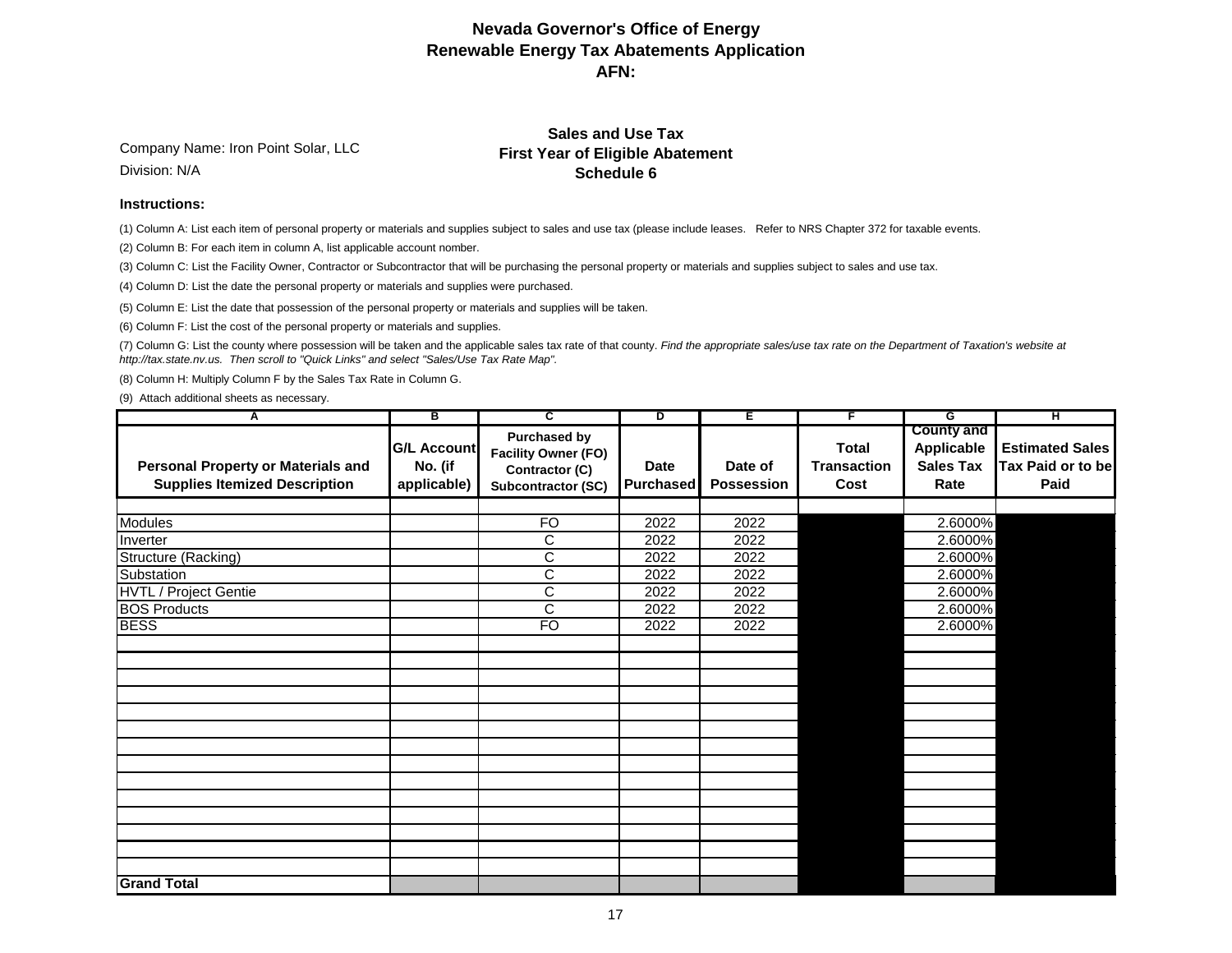Company Name: Iron Point Solar, LLC Division: N/A

### **Sales and Use Tax Second Year of Eligible Abatement Schedule 7**

#### **Instructions:**

(1) Column A: List each item of personal property or materials and supplies subject to sales and use tax (please include leases. Refer to NRS Chapter 372 for taxable events.

(2) Column B: For each item in column A, list applicable account nomber.

(3) Column C: List the Facility Owner, Contractor or Subcontractor that will be purchasing the personal property or materials and supplies subject to sales and use tax.

(4) Column D: List the date the personal property or materials and supplies were purchased.

(5) Column E: List the date that possession of the personal property or materials and supplies will be taken.

(6) Column F: List the cost of the personal property or materials and supplies.

(7) Column G: List the county where possession will be taken and the applicable sales tax rate of that county. *Find the appropriate sales/use tax rate on the Department of Taxation's website at http://tax.state.nv.us. Then scroll to "Quick Links" and select "Sales/Use Tax Rate Map".*

(8) Column H: Multiply Column F by the Sales Tax Rate in Column G.

(9) Attach additional sheets as necessary.

| А                                                                                 | В                                            | C                                                                                         | D                               | E.                    | F.                                         | G                                                                  | н                                                          |
|-----------------------------------------------------------------------------------|----------------------------------------------|-------------------------------------------------------------------------------------------|---------------------------------|-----------------------|--------------------------------------------|--------------------------------------------------------------------|------------------------------------------------------------|
| <b>Personal Property or Materials and</b><br><b>Supplies Itemized Description</b> | <b>G/L Account</b><br>No. (if<br>applicable) | <b>Purchased by</b><br><b>Facility Owner (FO)</b><br>Contractor (C)<br>Subcontractor (SC) | <b>Date</b><br><b>Purchased</b> | Date of<br>Possession | <b>Total</b><br><b>Transaction</b><br>Cost | <b>County and</b><br><b>Applicable</b><br><b>Sales Tax</b><br>Rate | <b>Estimated Sales</b><br><b>Tax Paid or to be</b><br>Paid |
|                                                                                   |                                              |                                                                                           |                                 |                       |                                            |                                                                    |                                                            |
| <b>Modules</b>                                                                    |                                              | <b>FO</b>                                                                                 | 2023                            | 2023                  |                                            | 2.6000%                                                            |                                                            |
| Inverter                                                                          |                                              | C                                                                                         | 2023                            | 2023                  |                                            | 2.6000%                                                            |                                                            |
| Structure (Racking)                                                               |                                              | $\overline{\text{C}}$                                                                     | 2023                            | 2023                  |                                            | 2.6000%                                                            |                                                            |
| Substation                                                                        |                                              | C                                                                                         | 2023                            | 2023                  |                                            | 2.6000%                                                            |                                                            |
| <b>Transmission System</b>                                                        |                                              | $\overline{\text{C}}$                                                                     | 2023                            | 2023                  |                                            | 2.6000%                                                            |                                                            |
| <b>BOS Products</b>                                                               |                                              | $\overline{\text{C}}$                                                                     | 2023                            | 2023                  |                                            | 2.6000%                                                            |                                                            |
| <b>BESS</b>                                                                       |                                              | $\overline{FO}$                                                                           | 2023                            | 2023                  |                                            | 2.6000%                                                            |                                                            |
|                                                                                   |                                              |                                                                                           |                                 |                       |                                            |                                                                    |                                                            |
|                                                                                   |                                              |                                                                                           |                                 |                       |                                            |                                                                    |                                                            |
|                                                                                   |                                              |                                                                                           |                                 |                       |                                            |                                                                    |                                                            |
|                                                                                   |                                              |                                                                                           |                                 |                       |                                            |                                                                    |                                                            |
|                                                                                   |                                              |                                                                                           |                                 |                       |                                            |                                                                    |                                                            |
|                                                                                   |                                              |                                                                                           |                                 |                       |                                            |                                                                    |                                                            |
|                                                                                   |                                              |                                                                                           |                                 |                       |                                            |                                                                    |                                                            |
|                                                                                   |                                              |                                                                                           |                                 |                       |                                            |                                                                    |                                                            |
|                                                                                   |                                              |                                                                                           |                                 |                       |                                            |                                                                    |                                                            |
|                                                                                   |                                              |                                                                                           |                                 |                       |                                            |                                                                    |                                                            |
|                                                                                   |                                              |                                                                                           |                                 |                       |                                            |                                                                    |                                                            |
|                                                                                   |                                              |                                                                                           |                                 |                       |                                            |                                                                    |                                                            |
| <b>Grand Total</b>                                                                |                                              |                                                                                           |                                 |                       |                                            |                                                                    |                                                            |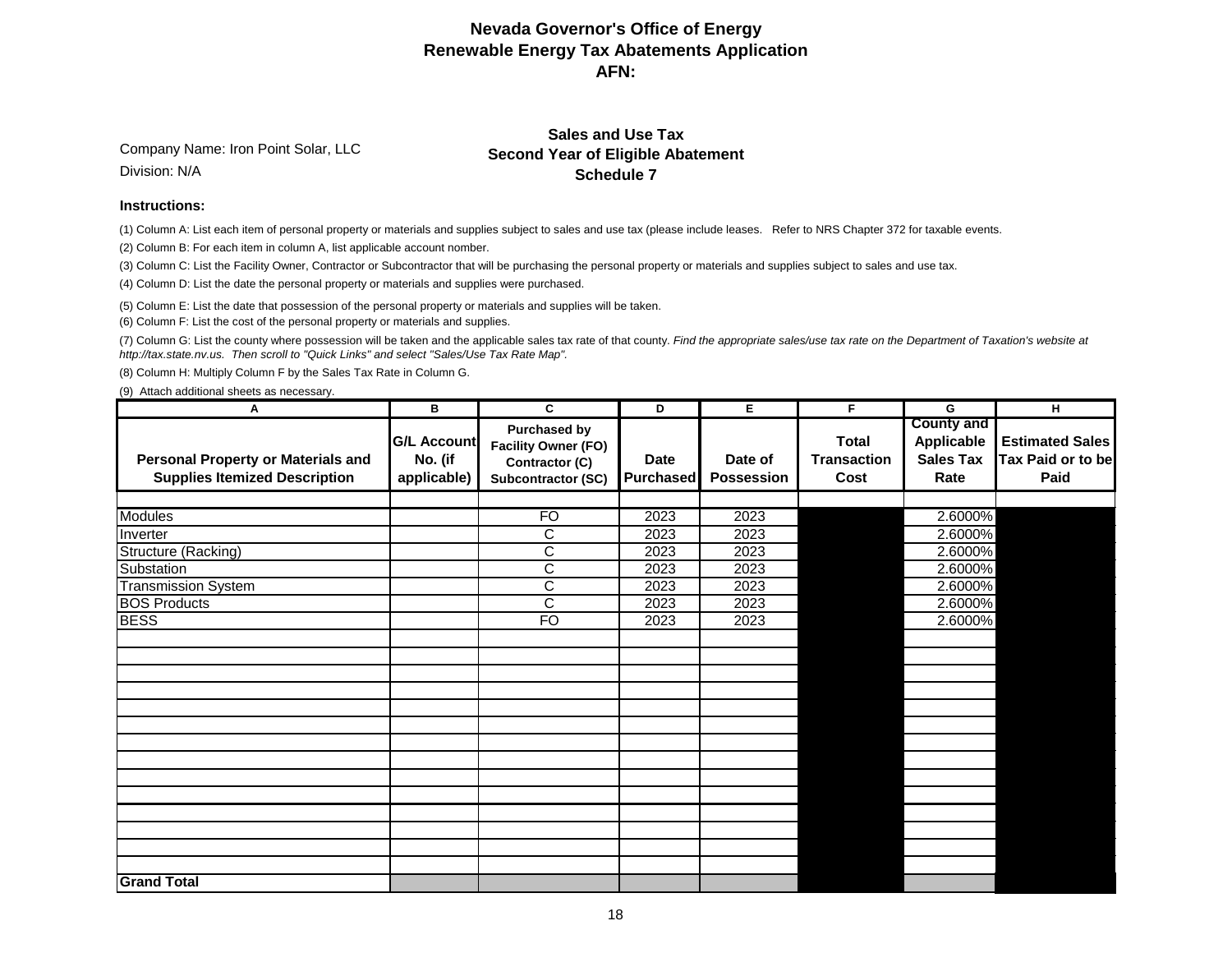Company Name: Iron Point Solar, LLC

Division: N/A

#### **Sales and Use Tax Third Year of Eligible Abatement Schedule 8**

#### **Instructions:**

(1) Column A: List each item of personal property or materials and supplies subject to sales and use tax (please include leases. Refer to NRS Chapter 372 for taxable events.

(2) Column B: For each item in column A, list applicable account nomber.

(3) Column C: List the Facility Owner, Contractor or Subcontractor that will be purchasing the personal property or materials and supplies subject to sales and use tax.

(4) Column D: List the date the personal property or materials and supplies were purchased.

(5) Column E: List the date that possession of the personal property or materials and supplies will be taken.

(6) Column F: List the cost of the personal property or materials and supplies.

*http://tax.state.nv.us. Then scroll to "Quick Links" and select "Sales/Use Tax Rate Map".*

(7) Column H: Multiply Column F by the Sales Tax Rate in Column G.

(8) Attach additional sheets as necessary.

| Α                                                                                 | $\, {\bf B} \,$                              | C                                                                                         | D                               | E.                    | F.                                         | G                                                           | н                                                   |
|-----------------------------------------------------------------------------------|----------------------------------------------|-------------------------------------------------------------------------------------------|---------------------------------|-----------------------|--------------------------------------------|-------------------------------------------------------------|-----------------------------------------------------|
| <b>Personal Property or Materials and</b><br><b>Supplies Itemized Description</b> | <b>G/L Account</b><br>No. (if<br>applicable) | <b>Purchased by</b><br><b>Facility Owner (FO)</b><br>Contractor (C)<br>Subcontractor (SC) | <b>Date</b><br><b>Purchased</b> | Date of<br>Possession | <b>Total</b><br><b>Transaction</b><br>Cost | <b>County and</b><br>Applicable<br><b>Sales Tax</b><br>Rate | <b>Estimated Sales</b><br>Tax Paid or to be<br>Paid |
|                                                                                   |                                              |                                                                                           |                                 |                       |                                            |                                                             |                                                     |
|                                                                                   |                                              |                                                                                           |                                 |                       |                                            |                                                             |                                                     |
| N/A                                                                               |                                              |                                                                                           |                                 |                       |                                            |                                                             |                                                     |
|                                                                                   |                                              |                                                                                           |                                 |                       |                                            |                                                             |                                                     |
|                                                                                   |                                              |                                                                                           |                                 |                       |                                            |                                                             |                                                     |
|                                                                                   |                                              |                                                                                           |                                 |                       |                                            |                                                             |                                                     |
|                                                                                   |                                              |                                                                                           |                                 |                       |                                            |                                                             |                                                     |
|                                                                                   |                                              |                                                                                           |                                 |                       |                                            |                                                             |                                                     |
|                                                                                   |                                              |                                                                                           |                                 |                       |                                            |                                                             |                                                     |
|                                                                                   |                                              |                                                                                           |                                 |                       |                                            |                                                             |                                                     |
|                                                                                   |                                              |                                                                                           |                                 |                       |                                            |                                                             |                                                     |
|                                                                                   |                                              |                                                                                           |                                 |                       |                                            |                                                             |                                                     |
|                                                                                   |                                              |                                                                                           |                                 |                       |                                            |                                                             |                                                     |
|                                                                                   |                                              |                                                                                           |                                 |                       |                                            |                                                             |                                                     |
|                                                                                   |                                              |                                                                                           |                                 |                       |                                            |                                                             |                                                     |
|                                                                                   |                                              |                                                                                           |                                 |                       |                                            |                                                             |                                                     |
|                                                                                   |                                              |                                                                                           |                                 |                       |                                            |                                                             |                                                     |
|                                                                                   |                                              |                                                                                           |                                 |                       |                                            |                                                             |                                                     |
|                                                                                   |                                              |                                                                                           |                                 |                       |                                            |                                                             |                                                     |
| <b>Grand Total</b>                                                                |                                              |                                                                                           |                                 |                       |                                            |                                                             |                                                     |
|                                                                                   |                                              |                                                                                           |                                 |                       |                                            |                                                             |                                                     |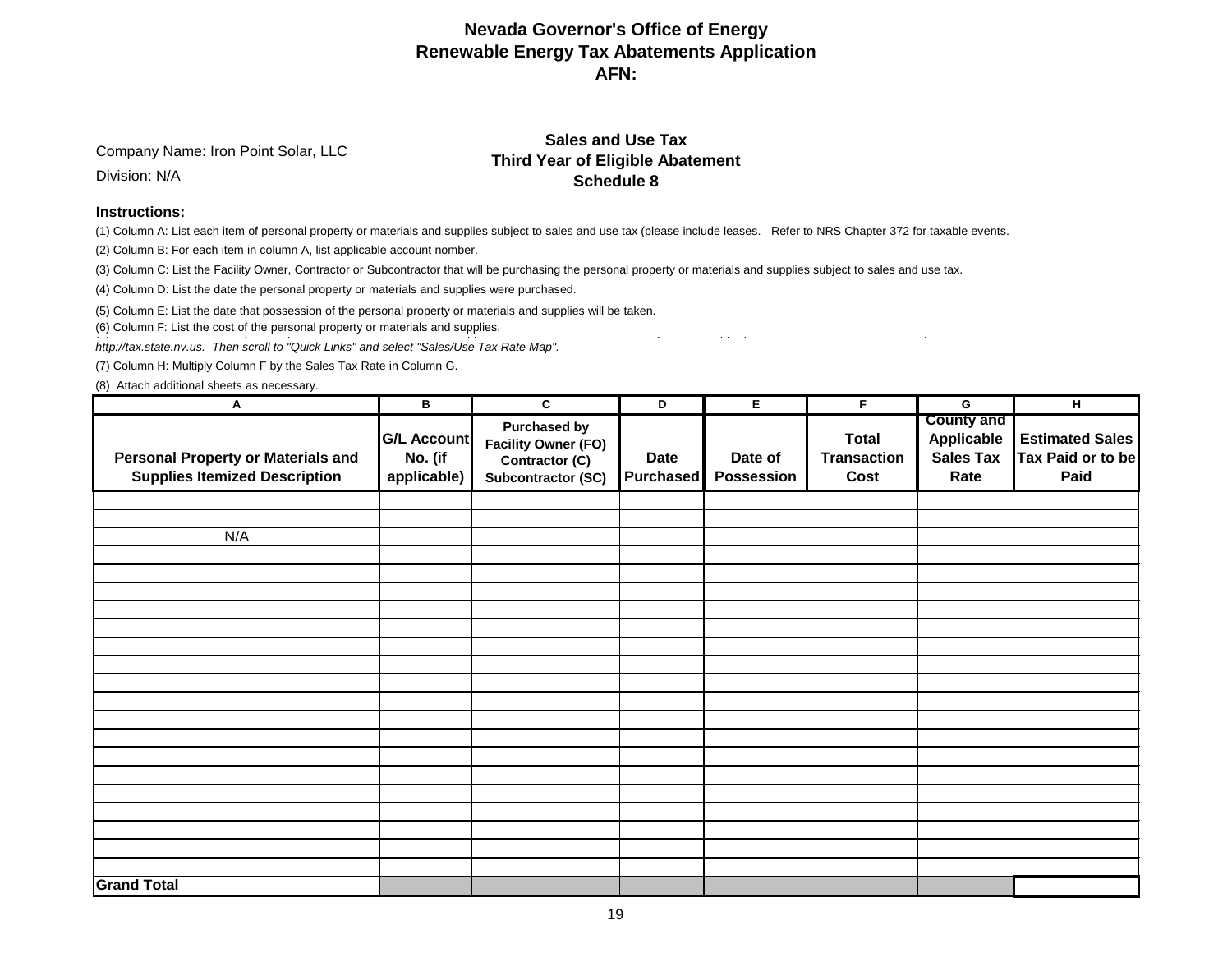Attestation and Signature

I, Adam Larner states by signing this Application, I do hereby attest and affirm under penalty of perjury

the following:

(1) I have the legal capacity to submit this Application on behalf of the applicant;

- (2) I have prepared and personally knowledgeable regarding the contents of this Application; and
- (3) The content of this Application are true, correct, and complete.

**Name of person authorized for signature:** Signature Signature

Title: 2<sup>2</sup> Adam Larner billowing:<br>
2-28-2022<br>
2-28-2022<br>
Adam Larner divided for signature:<br>
2-28-2022<br>
2-28-2022<br>
2-28-2022<br>
2-28-2022<br>
2-28-2022<br>
2-28-2022